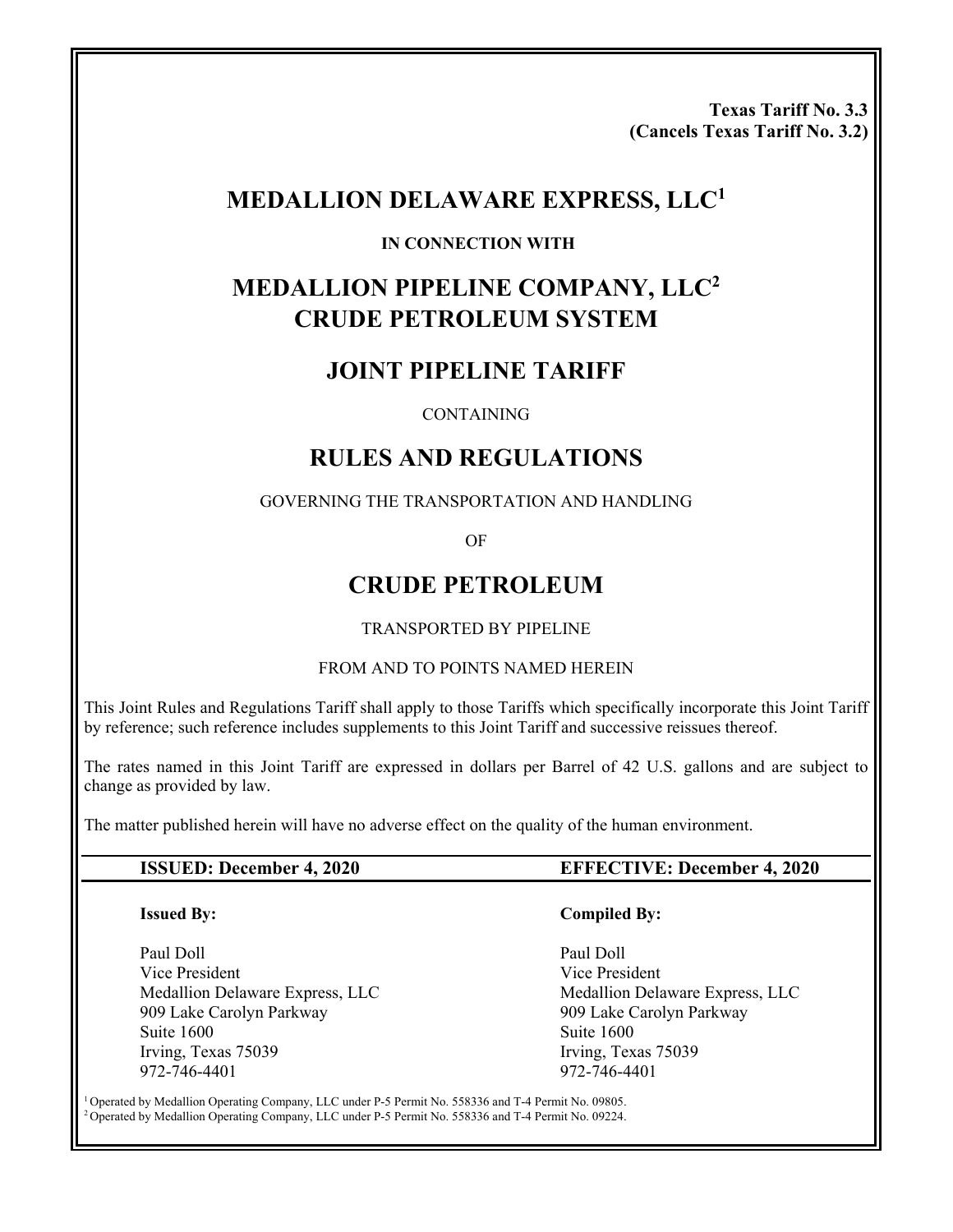Medallion Delaware Express, LLC Texas Tariff No. 3.3 Medallion Pipeline Company, LLC **Page 2 of 27** 

# **GENERAL RULES AND REGULATIONS**

# **TABLE OF CONTENTS**

# **SECTION I**

|                                                                    | Page 4 |
|--------------------------------------------------------------------|--------|
|                                                                    | Page 4 |
|                                                                    | Page 5 |
| Rule 4 - Oil Involved in Litigation, Etc. - Indemnity Against Loss | Page 5 |
|                                                                    | Page 5 |
|                                                                    | Page 5 |
|                                                                    | Page 5 |
|                                                                    | Page 5 |
|                                                                    | Page 5 |
|                                                                    | Page 6 |
|                                                                    | Page 6 |
|                                                                    | Page 7 |
|                                                                    | Page 7 |
|                                                                    | Page 7 |
|                                                                    | Page 7 |
|                                                                    | Page 7 |
|                                                                    | Page 7 |
|                                                                    | Page 8 |
|                                                                    | Page 8 |

## **SECTION II**

|                                                                   | Page 9  |
|-------------------------------------------------------------------|---------|
|                                                                   | Page 14 |
| Rule 22 – Crude Petroleum Quality Specifications and Restrictions | Page 14 |
|                                                                   | Page 16 |
|                                                                   | Page 16 |
|                                                                   | Page 16 |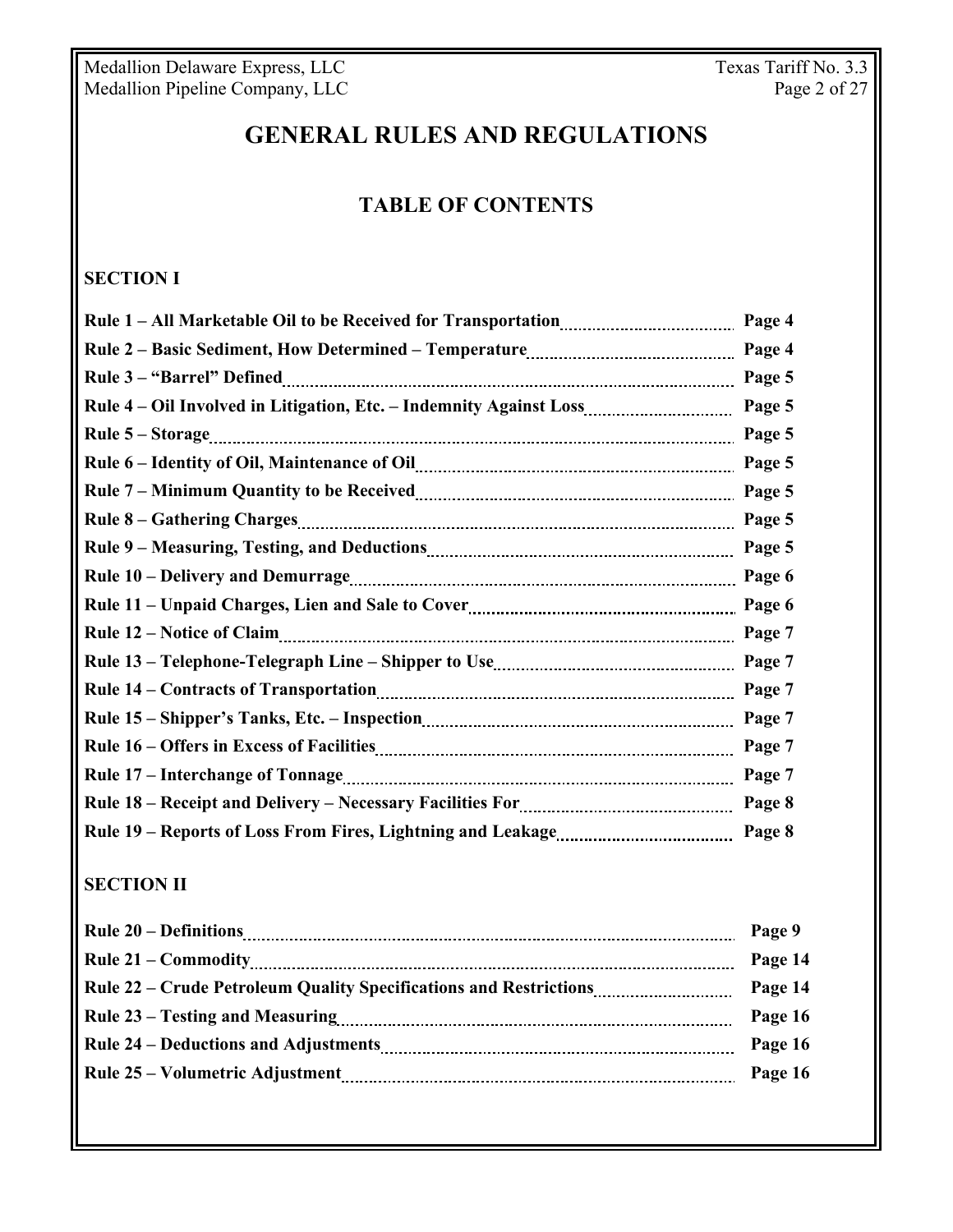| Medallion Delaware Express, LLC                                               | Texas Tariff No. 3.3 |  |
|-------------------------------------------------------------------------------|----------------------|--|
| Medallion Pipeline Company, LLC                                               | Page 3 of 27         |  |
|                                                                               |                      |  |
| Rule 26 - Variations in Quality and Gravity and Offset of Common Stream Crude | Page [W] 16 17       |  |
|                                                                               | Page 17              |  |
|                                                                               |                      |  |
|                                                                               | Page 18              |  |
|                                                                               | Page [W] 18 19       |  |
|                                                                               | Page 19              |  |
|                                                                               | Page 19              |  |
|                                                                               | Page [W] 24 22       |  |
|                                                                               | Page 22              |  |
|                                                                               | Page [W] 22 23       |  |
|                                                                               | Page [W] 22 23       |  |
|                                                                               | Page 23              |  |
|                                                                               | Page [W] 23 24       |  |
|                                                                               | Page [W] 23 24       |  |
|                                                                               | Page [W] 23 24       |  |
|                                                                               | Page 25              |  |
|                                                                               | Page 25              |  |
|                                                                               | Page 25              |  |
|                                                                               | Page 26              |  |
|                                                                               | Page 26              |  |
|                                                                               | Page [W] 26 27       |  |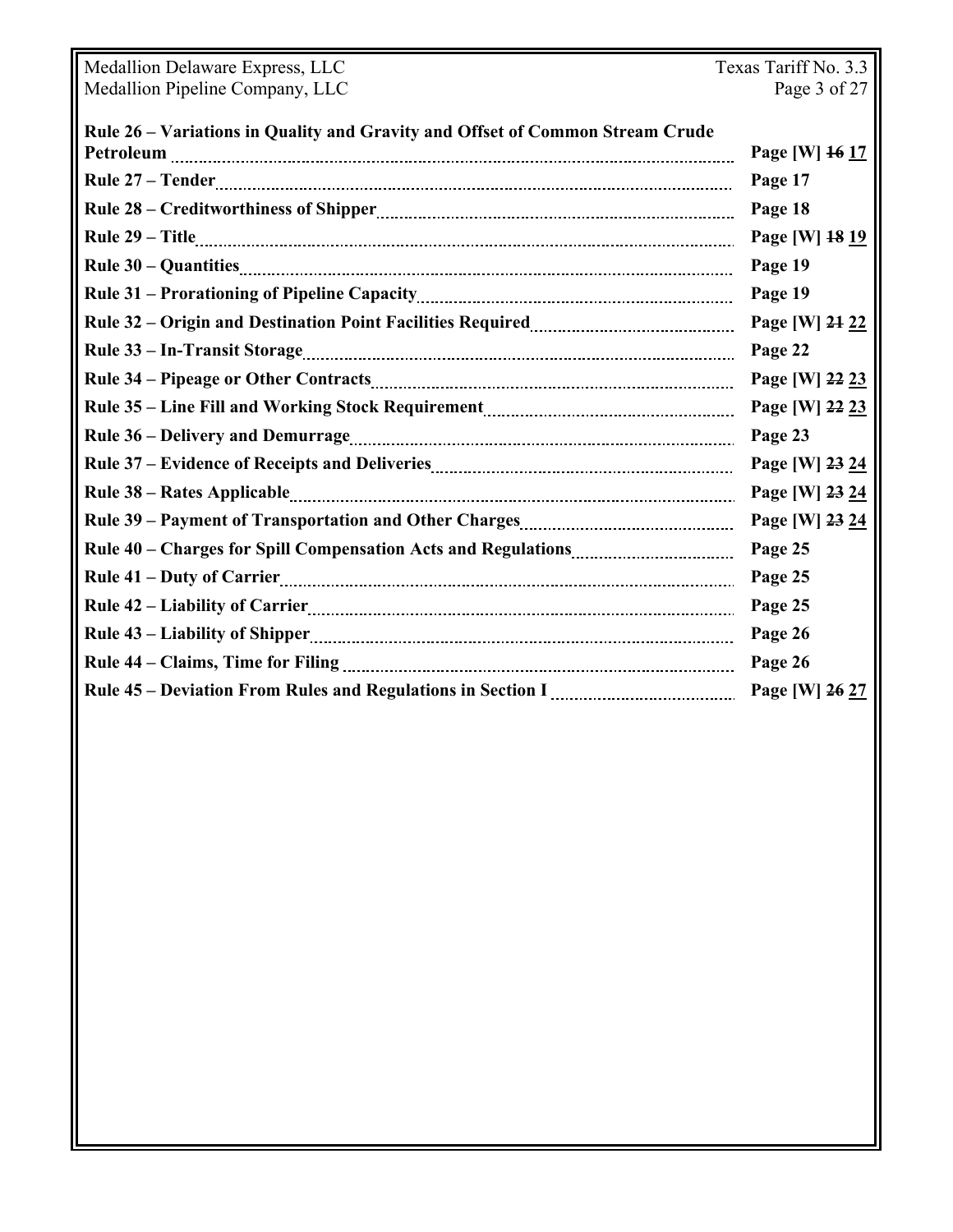# **GENERAL RULES AND REGULATIONS**

## **GENERAL APPLICATION**

Carrier provides transportation of Crude Petroleum between the designated Origin Points on the Delaware Express system and the designated Destination Points on the Medallion Pipeline system, under this Joint Tariff's terms and conditions. Given the configuration of the Joint Tariff Facilities and the bidirectional operations involved on various segments thereof, transportation services nominated by individual Shippers under the Joint Tariff may be effectuated by Carrier through forwardhaul transportation, backhaul transportation, displacement, and/or exchange.

Carrier has delegated to Administrator the authority to perform various functions under the Joint Tariff on Carrier's behalf, including those set forth in Rules 27, 28, 30, 31, 32, 33, 35, 39, and 44, as well as such other functions as Carrier may delegate from time to time. The limitations on Carrier's liability and the indemnifications provided by Shipper set forth in this Rules and Regulations Tariff, including Rules 26, 42, 43, and 44, shall apply in full to all functions delegated to Administrator.

#### **SECTION I**

## **RULES AND REGULATIONS OF RAILROAD COMMISSION OF TEXAS RULE 3.71, PIPELINE TARIFFS**

#### **RULE 1 – ALL MARKETABLE OIL TO BE RECEIVED FOR TRANSPORTATION**

By the term "marketable oil" is meant any crude petroleum adapted for refining or fuel purposes, properly settled and containing not more than two percent (2%) of basic sediment, water, or other impurities above a point six (6) inches below the pipeline connection with the tank. Pipelines shall receive for transportation all such "marketable oil" tendered; but no pipeline shall be required to receive for shipment from any one (1) person an amount exceeding three thousand (3,000) barrels of petroleum in any one (1) day; and, if the oil tendered for transportation differs materially in character from that usually produced in the field and being transported therefrom by the pipeline, then it shall be transported under such terms as the shipper and the owner of the pipeline may agree or the commission may require. [Amended by Rules 22 and 23 in Section II below].

#### **RULE 2 – BASIC SEDIMENT, HOW DETERMINED – TEMPERATURE**

In determining the amount of sediment, water, or other impurities, a pipeline is authorized to make a test of the oil offered for transportation from an average sample from each such tank, by the use of centrifugal machine, or by the use of any other appliance agreed upon by the pipeline and the shipper. The same method of ascertaining the amount of the sediment, water, or other impurities shall be used in the delivery as in the receipt of oil. A pipeline shall not be required to receive for transportation, nor shall consignee be required to accept as a delivery, any oil of a higher temperature than ninety degrees Fahrenheit (90° F), except that during the summer oil shall be received at any atmospheric temperature, and may be delivered at like temperature. Consignee shall have the same right to test the oil upon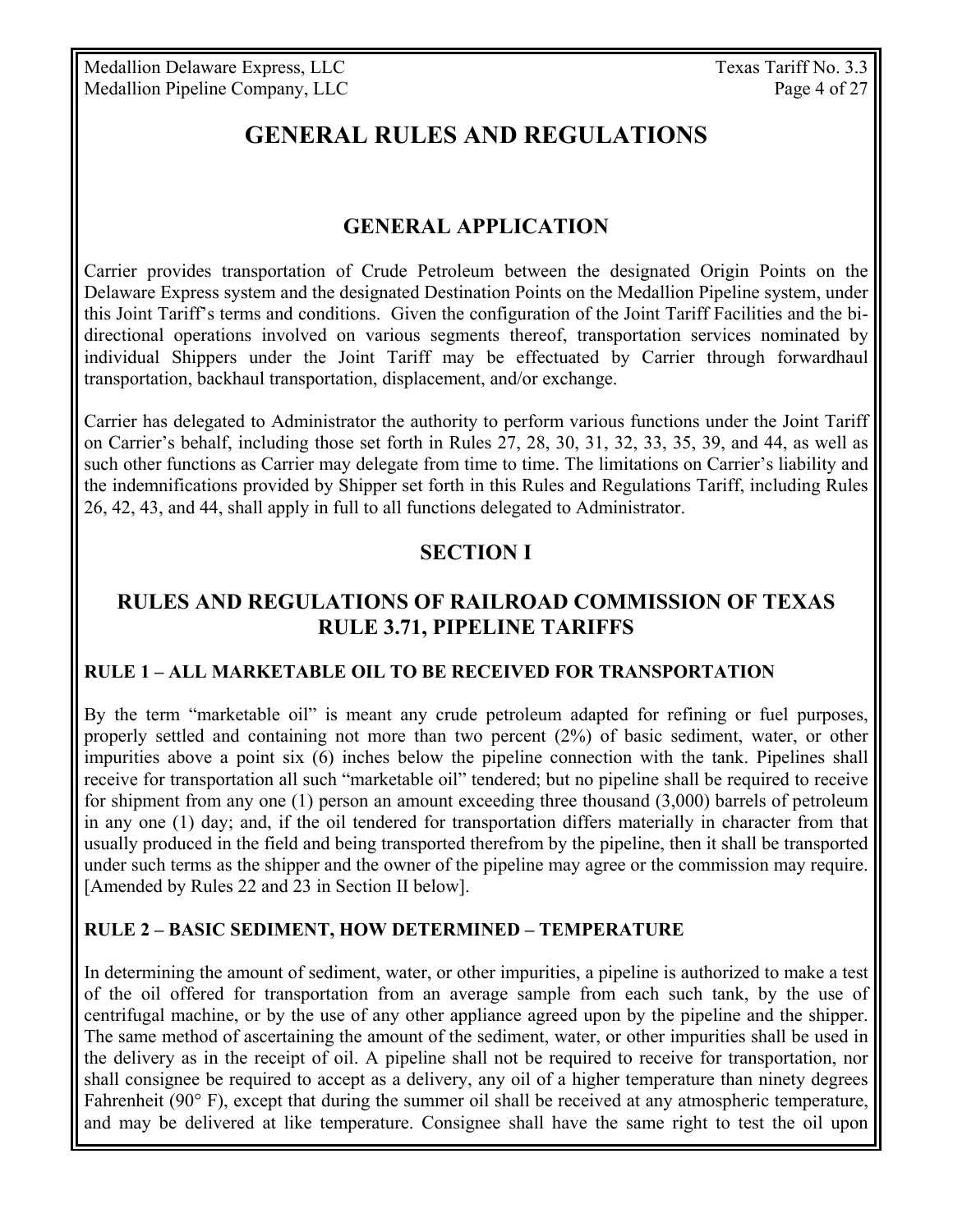Medallion Delaware Express, LLC Texas Tariff No. 3.3 Medallion Pipeline Company, LLC Page 5 of 27

delivery at destination that the pipeline has to test before receiving from the shipper. [Amended by Rule 22 in Section II below].

#### **RULE 3 – "BARREL" DEFINED**

For the purpose of these Section I Rules, a "barrel" of crude petroleum is declared to be forty-two (42) gallons of 231 cubic inches per gallon at sixty degrees Fahrenheit (60° F).

#### **RULE 4 – OIL INVOLVED IN LITIGATION, ETC. -- INDEMNITY AGAINST LOSS**

When any oil offered for transportation is involved in litigation, or the ownership is in dispute, or when the oil appears to be encumbered by lien or charge of any kind, the pipeline may require of shippers an indemnity bond to protect it against all loss. [Amended by Rule 29 in Section II below]

#### **RULE 5 – STORAGE**

Each pipeline shall provide, without additional charge, sufficient storage such as is incidental and necessary to the transportation of oil, including storage at destination or so near thereto as to be available for prompt delivery to destination point, for five (5) days from the date of order of delivery at destination. [Amended by Rules 32 and 33 in Section II below]

#### **RULE 6 – IDENTITY OF OIL, MAINTENANCE OF OIL**

A pipeline may deliver to consignee either the identical oil received for transportation, subject to such consequence of mixing with other oil as are incident to the usual pipeline transportation or it may make delivery from its common stock at destination; provided, if this last be done, the delivery shall be of substantially like kind and market value. [Amended by Rule 29 in Section II below]

#### **RULE 7 – MINIMUM QUANTITY TO BE RECEIVED**

A pipeline shall not be required to receive less than one (1) tank carload of oil when oil is offered for loading into tank cars at destination of the pipeline. When oil is offered for transportation for other than tank car delivery, a pipeline shall not be required to receive less than five hundred (500) barrels. [Amended by Rule 26 in Section II below]

#### **RULE 8 – GATHERING CHARGES**

Tariffs to be filed by a pipeline shall specify separately the charges for gathering of the oil, for transportation, and for delivery.

**RULE 9 – MEASURING, TESTING, AND DEDUCTIONS (REFERENCE SPECIAL ORDER NUMBER 20-63,098 EFFECTIVE JUNE 18, 1973)** [As amended by Rules 22, 23, 24 and 25 in Section II below]

a. Except as provided in subparagraph (b) of this paragraph, all crude oil tendered to a pipeline shall be gauged and tested by a representative of the pipeline prior to its receipt by the pipeline.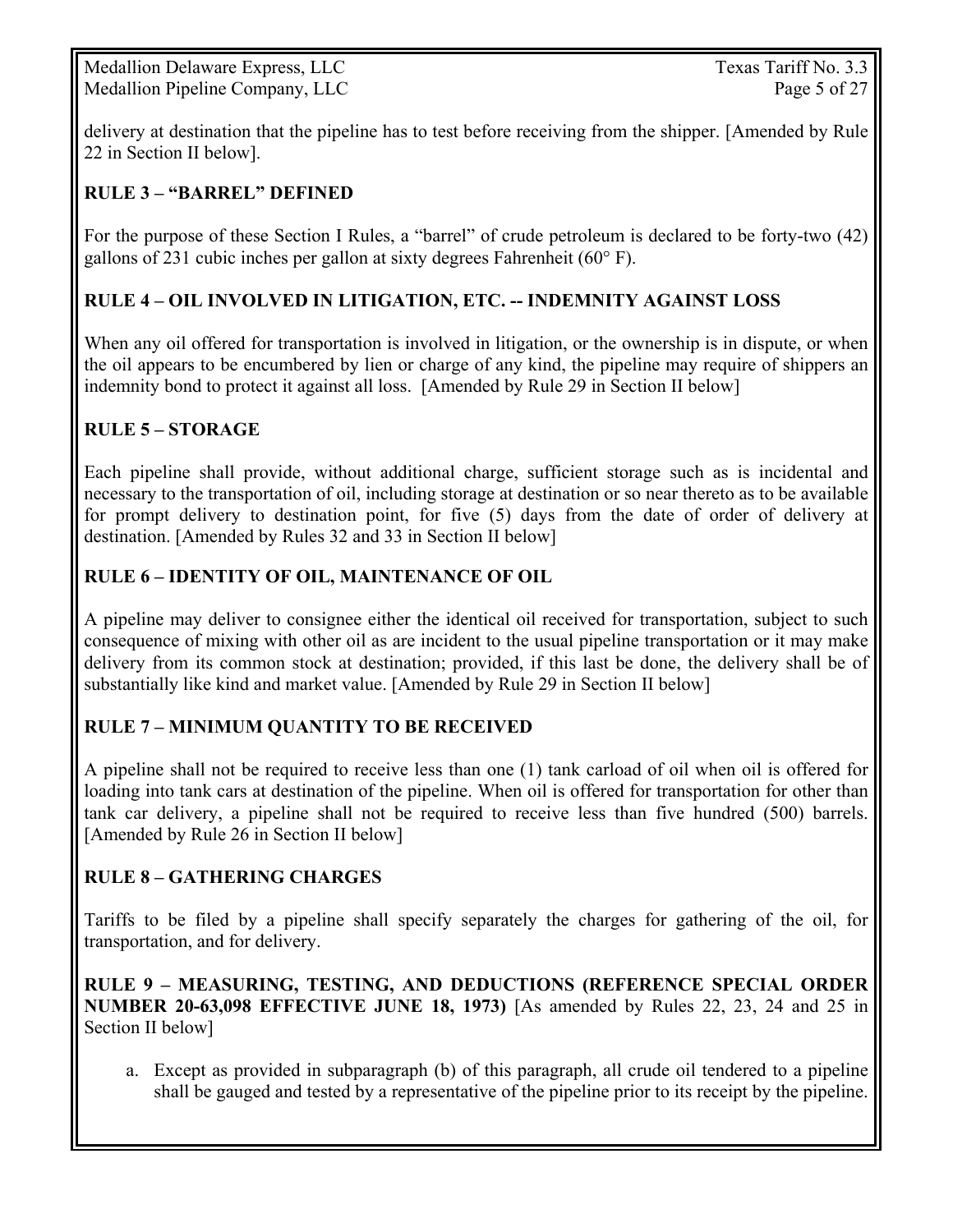The shipper may be present or represented at the gauging or testing. Quantities shall be computed from correctly compiled tank tables showing 100% of the full capacity of the tanks.

- b. As an alternative to the method of measurement provided in subparagraph (a) of this paragraph, crude oil and condensate may be measured and tested, before transfer of custody to the initial transporter, by:
	- i. Lease automatic custody transfer (LACT) equipment, provided such equipment is installed and operated in accordance with the latest revision of American Petroleum Institute (API) Manual of Petroleum Measurement Standards, Chapter 6.1; or
	- ii. Any device or method, approved by the commission or its delegate, which yields accurate measurements of crude oil or condensate.
- c. Adjustments to the quantities determined by the methods described in subparagraphs (a) or (b) of this paragraph shall be made for temperature from the nearest whole number degree to the basis of sixty degrees Fahrenheit ( $60^{\circ}$  F) and to the nearest  $5/10$  API degree gravity in accordance with the volume correction Tables 5A and 6A contained in API Standard 2540, American Society for Testing Materials 01250, Institute of Petroleum 200, first edition, August, 1980. A pipeline may deduct the basic sediment, water, and other impurities as shown by the centrifugal or other test agreed upon by the shipper and pipeline; and 1.0% for evaporation and loss during transportation. The net balance shall be the quantity deliverable by the pipeline. In allowing the deductions, it is not the intention of the commission to affect any tax or royalty obligations imposed by the laws of Texas on any producer or shipper of crude oil.
- d. A transfer of custody of crude between transporters is subject to measurement as agreed upon by the transporters.

## **RULE 10 – DELIVERY AND DEMURRAGE**

Each pipeline shall transport oil with reasonable diligence, considering the quality of the oil, the distance of transportation, and other material elements, but at any time after receipt of a consignment of oil, upon twenty-four (24) hours' notice to the consignee, may offer oil for delivery from its common stock at the point of destination, conformable to Rule 6, at a rate not exceeding ten thousand (10,000) barrels per day of twenty-four (24) hours. Computation of time of storage (as provided for in Rule 5) shall begin at the expiration of such notice. At the expiration of the time allowed in Rule 5 for storage at destination, a pipeline may assess a demurrage charge on oil offered for delivery and remaining undelivered, at a rate for the first ten (10) days of one-tenth of one cent (\$.001) per barrel; and thereafter at a rate of threefourths of one cent (\$.0075) per barrel, for each day of twenty-four (24) hours or fractional part thereof. [Amended by Rule 36 in Section II below]

## **RULE 11 – UNPAID CHARGES, LIEN AND SALE TO COVER**

A pipeline shall have a lien on all oil to cover charges for transportation, including demurrage, and it may withhold delivery of oil until the charges are paid. If the charges shall remain unpaid for more than five (5) days after notice of readiness to deliver, the pipeline may sell the oil at public auction at the general office of the pipeline on any day not a legal holiday. The date for the sale shall be not less than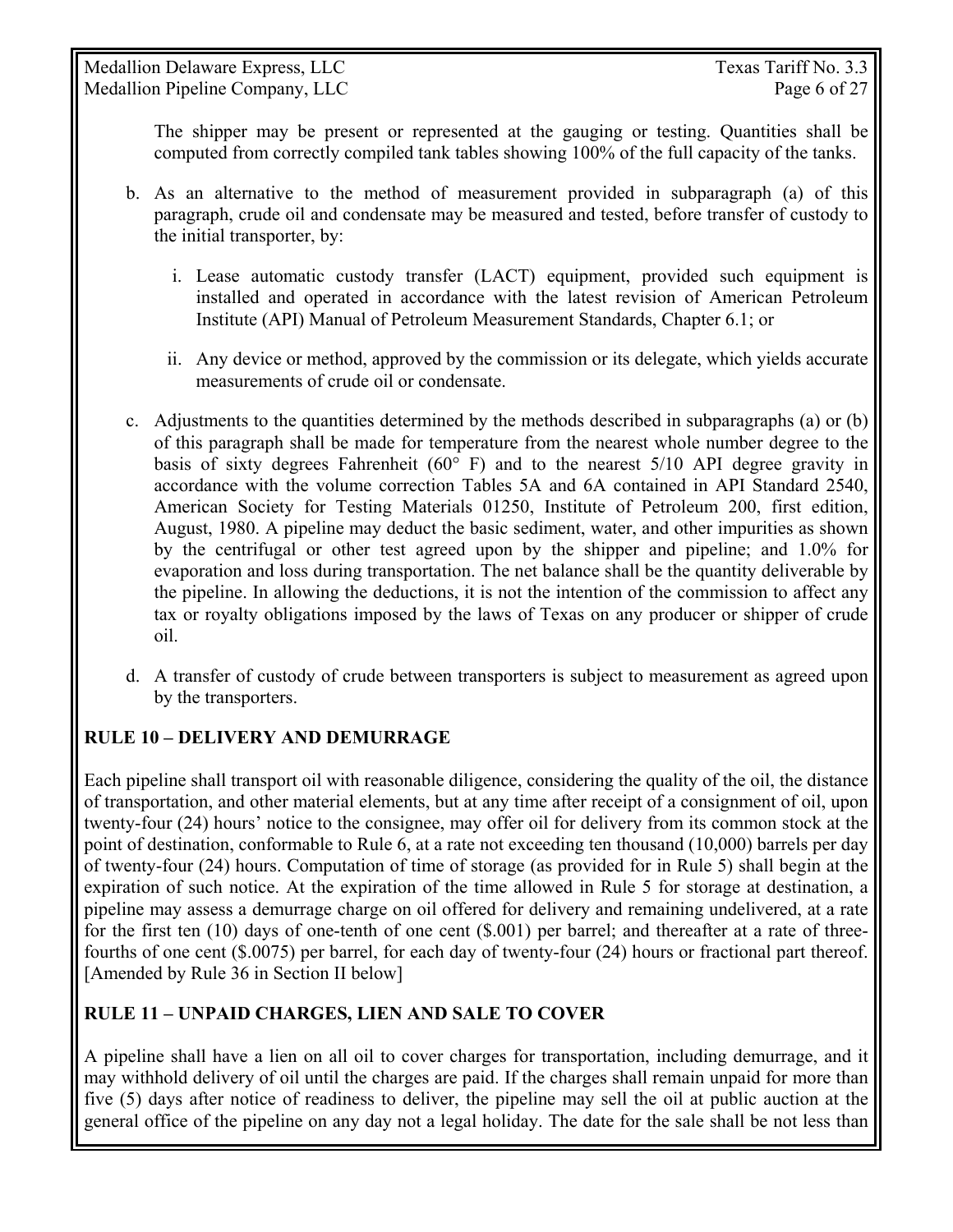Medallion Delaware Express, LLC Texas Tariff No. 3.3 Medallion Pipeline Company, LLC Page 7 of 27

forty-eight (48) hours after publication of notice in a daily newspaper of general circulation published in the city where the general office of the pipeline is located. The notice shall give the time and place of the sale, and the quantity of the oil to be sold. From the proceeds of the sale, the pipeline may deduct all charges lawfully accruing, including demurrage, and all expenses of the sale. The net balance shall be paid to the person lawfully entitled thereto. [Amended by Rules 36 and 39 in Section II below]

## **RULE 12 – NOTICE OF CLAIM**

Notice of claims for loss, damage, or delay in connection with the shipment of oil must be made in writing to the pipeline within ninety-one (91) days after the damage, loss, or delay occurred. If the claim is for failure to make delivery, the claim must be made within ninety-one (91) days after a reasonable time for delivery has elapsed. [Amended by Rule 44 in Section II below]

#### **RULE 13 – TELEPHONE-TELEGRAPH LINE – SHIPPER TO USE**

If a pipeline maintains a private telegraph or telephone line, a shipper may use it without extra charge, for messages incident to shipments. However, a pipeline shall not be held liable for failure to deliver any messages away from its office or for delay in transmission or for interruption of service.

#### **RULE 14 – CONTRACTS OF TRANSPORTATION**

When a consignment of oil is accepted, the pipeline shall give the shipper a run ticket, and shall give the shipper a statement that shows the amount of oil received for transportation, the points of origin and destination, corrections made for temperature, deductions made for impurities, and the rate for such transportation. [Amended by Rule 37 in Section II below]

#### **RULE 15 – SHIPPER'S TANKS, ETC. – INSPECTION**

When a shipment of oil has been offered for transportation, the pipeline shall have the right to go upon the premises where the oil is produced or stored, and have access to any and all tanks or storage receptacles for the purpose of making any examination, inspection, or test authorized by these Rules.

#### **RULE 16 – OFFERS IN EXCESS OF FACILITIES**

If oil is offered to any pipeline for transportation in excess of the amount that can be immediately transported, the transportation furnished by the pipeline shall be apportioned among all shippers in proportion to the amounts offered by each; but no offer for transportation shall be considered beyond the amount which the person requesting the shipment then has ready for shipment by the pipeline. The pipeline shall be considered as a shipper of oil produced or purchased by itself and held for shipment through its line, and its oil shall be entitled to participate in such apportionment. [Amended by Rule 31 in Section II below]

#### **RULE 17 – INTERCHANGE OF TONNAGE**

Pipelines shall provide the necessary connections and facilities for the exchange of tonnage at every locality reached by two or more pipelines, when the commission finds that a necessity exists for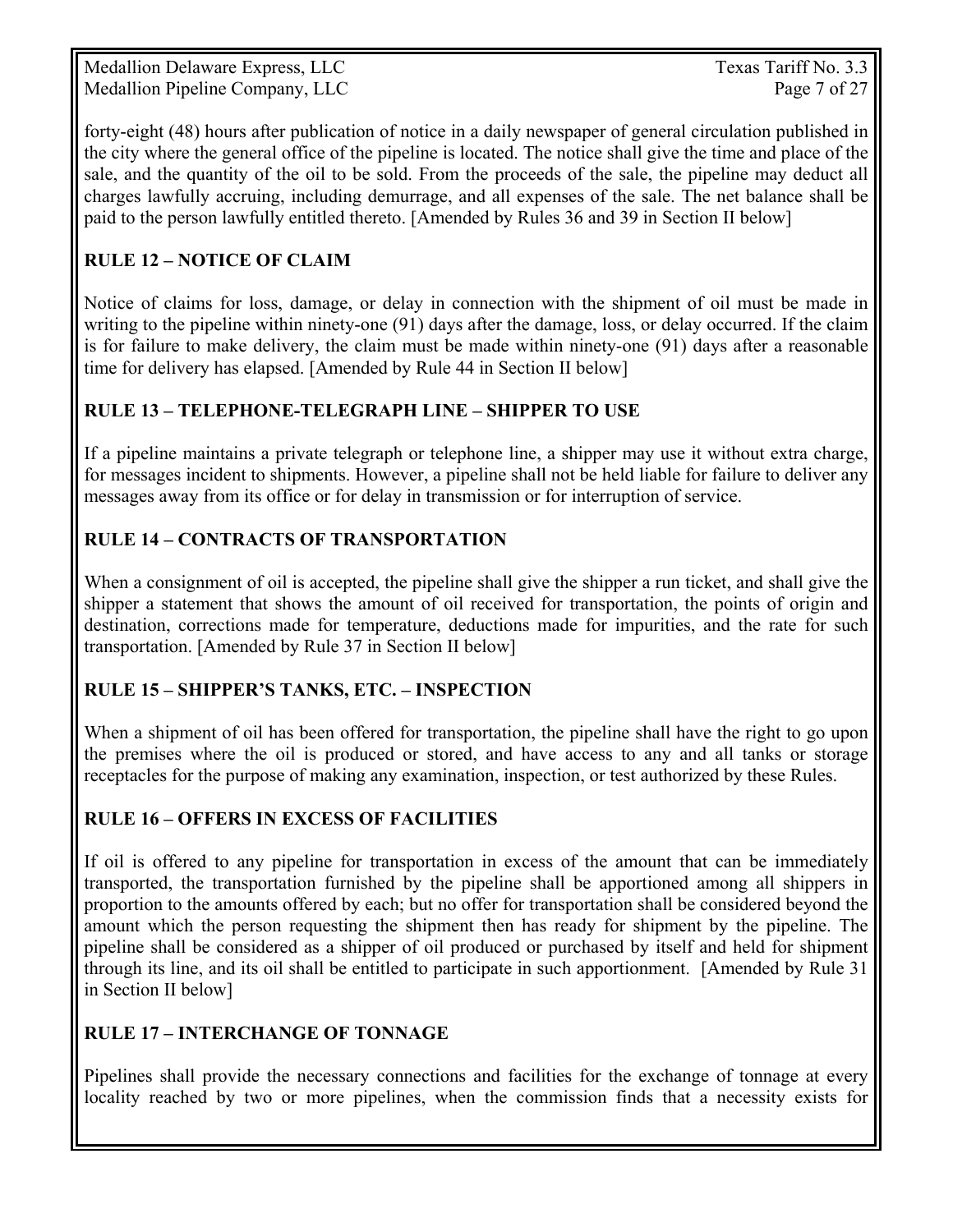Medallion Delaware Express, LLC Texas Tariff No. 3.3 Medallion Pipeline Company, LLC Page 8 of 27

connection, and under such regulations as said commission may determine in each case. [Amended by Rule 32 in Section II below]

#### **RULE 18 – RECEIPT AND DELIVERY – NECESSARY FACILITIES FOR**

Each pipeline shall install and maintain facilities for the receipt and delivery of marketable crude petroleum of shippers at any point on its line if the commission finds that a necessity exists therefor, and under regulations by the commission. [Amended by Rule 32 in Section II below]

**RULE 19 – REPORTS OF LOSS FROM FIRES, LIGHTNING AND LEAKAGE** [Amended by Rules 42 and 43 in Section II below]

- a. Each pipeline shall immediately notify the commission, electronically or by telephone, of each fire that occurs at any oil tank owned or controlled by the pipeline, or of any tank struck by lightning. Each pipeline shall in like manner report each break or leak in any of its tanks or pipelines from which more than five (5) barrels escapes. Each pipeline shall file the required information with the commission in accordance with the appropriate commission form within thirty (30) days of the spill or leak.
- b. No risk of fire, storm, flood, or act of God, and no risk resulting from riots, insurrection, rebellion, war, or act of the public enemy, or from quarantine or authority of law or any order, requisition, or necessity of the government of the United States in time of war, shall be borne by a pipeline, nor shall any liability accrue to it from any damage thereby occasioned. If loss of any crude oil from any such causes occurs after the oil has been received for transportation, and before it has been delivered to the consignee, the shipper shall bear a loss in such proportion as the amount of his shipment is to all of the oil held in transportation by the pipeline at the time of such loss, and the shipper shall be entitled to have delivered only such portion of his shipment as may remain after a deduction of his due proportion of such loss, but in such event the shipper shall be required to pay charges only on the quantity of oil delivered. This rule shall not apply if the loss occurs because of negligence of the pipeline.
- c. Common carrier pipelines shall mail (return receipt requested) or hand deliver to landowners (persons who have legal title to the property in question) and residents (persons whose mailing address is the property in question) of land upon which a spill or leak has occurred, all spill or leak reports required by the commission for that particular spill or leak within thirty (30) days of filing the required reports with the commission. Registration with the commission by landowners and residents for the purpose of receiving spill or leak reports shall be required every five (5) years, with renewal registration starting January 1, 1999. If a landowner or resident is not registered with the commission, the common carrier is not required to furnish such reports to the resident or landowner.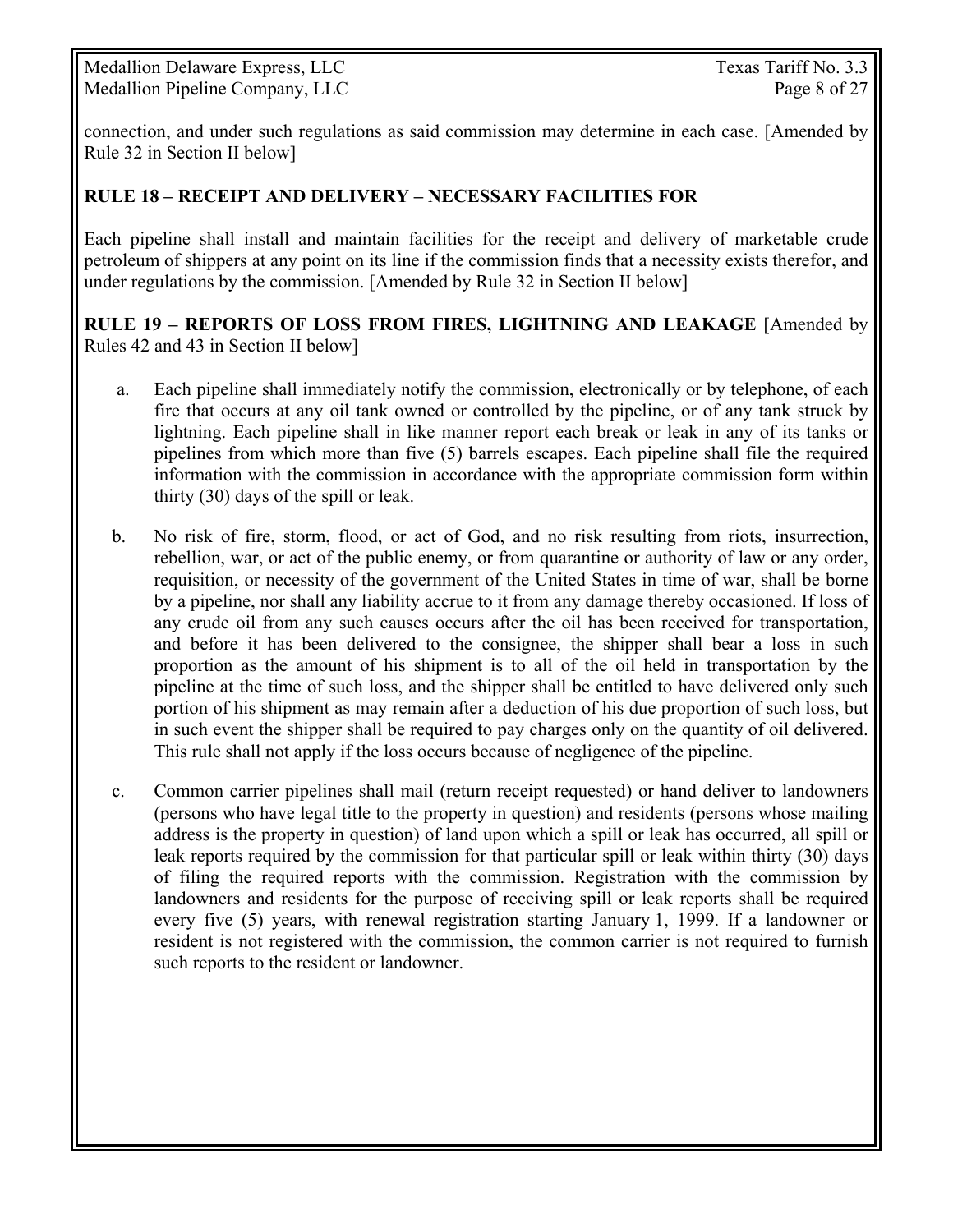Medallion Delaware Express, LLC Texas Tariff No. 3.3 Medallion Pipeline Company, LLC Page 9 of 27

#### **SECTION II**

## **SUPPLEMENTAL MEDALLION DELAWARE EXPRESS, LLC RULES AND REGULATIONS GOVERNING CRUDE PETROLEUM TRANSPORTATION BY PIPELINE**

## **DEFINITIONS**

#### **RULE 20 – DEFINITIONS**

"**Acreage Dedication Shipper**" means a Shipper that enters into an Acreage Dedication TSA that dedicates and commits to transport under the Joint Tariff its interest in Crude Petroleum produced in the particular area dedicated pursuant to such Acreage Dedication TSA. An Acreage Dedication Shipper receives Non-Firm Service at the applicable Volume Incentive Rate, but has the right under its Acreage Dedication TSA to elect Committed Firm Service for all quantities up to the applicable Shipper MDQ for any Proration Month(s) by paying the applicable Firm Rate. All quantities in excess of the applicable Shipper MDQ receive Non-Firm Service.

"**Acreage Dedication TSA**" means a TSA entered between Carrier and an Acreage Dedication Shipper for transportation under the Joint Tariff.

"**Actual Shipment**" means the quantities of Crude Petroleum physically tendered at an Origin Point by an individual Shipper during a month under the Joint Tariff.

"**Administrator**" means Delaware Express as the party which administers, on Carrier's behalf, designated functions under the Joint Tariff.

**[N]** "**Affected Segment**" means a segment of Carrier's Pipeline impacted by a Proration Event.

"**API**" means the American Petroleum Institute.

"**ASTM**" means the American Society for Testing Materials.

"**Available Capacity**" means the operationally available capacity to Shippers on Carrier's Pipeline or **[C]** a particular segment on Carrier's Pipeline **[N]** an Affected Segment, as applicable.

"**Barrel**" means forty-two (42) U.S. gallons at sixty degrees Fahrenheit (60° F) and zero (0) gauge pressure if the vapor pressure is at or below atmospheric pressure, or at equilibrium pressure if the vapor pressure is above atmospheric pressure.

"**Base Period**" means the previous eighteen (18) months beginning with the nineteenth (19<sup>th</sup>) month prior to the current Proration Month, except that, during the initial eighteen (18) months **[C]** of the Joint Tariff's operation **[N]** commencing on the Effective Date, the Base Period shall be as provided in Rule 31(h). Previous Proration Months, as well as months in which no apportionment was in effect, will be included in the rolling eighteen (18) -month Base Period.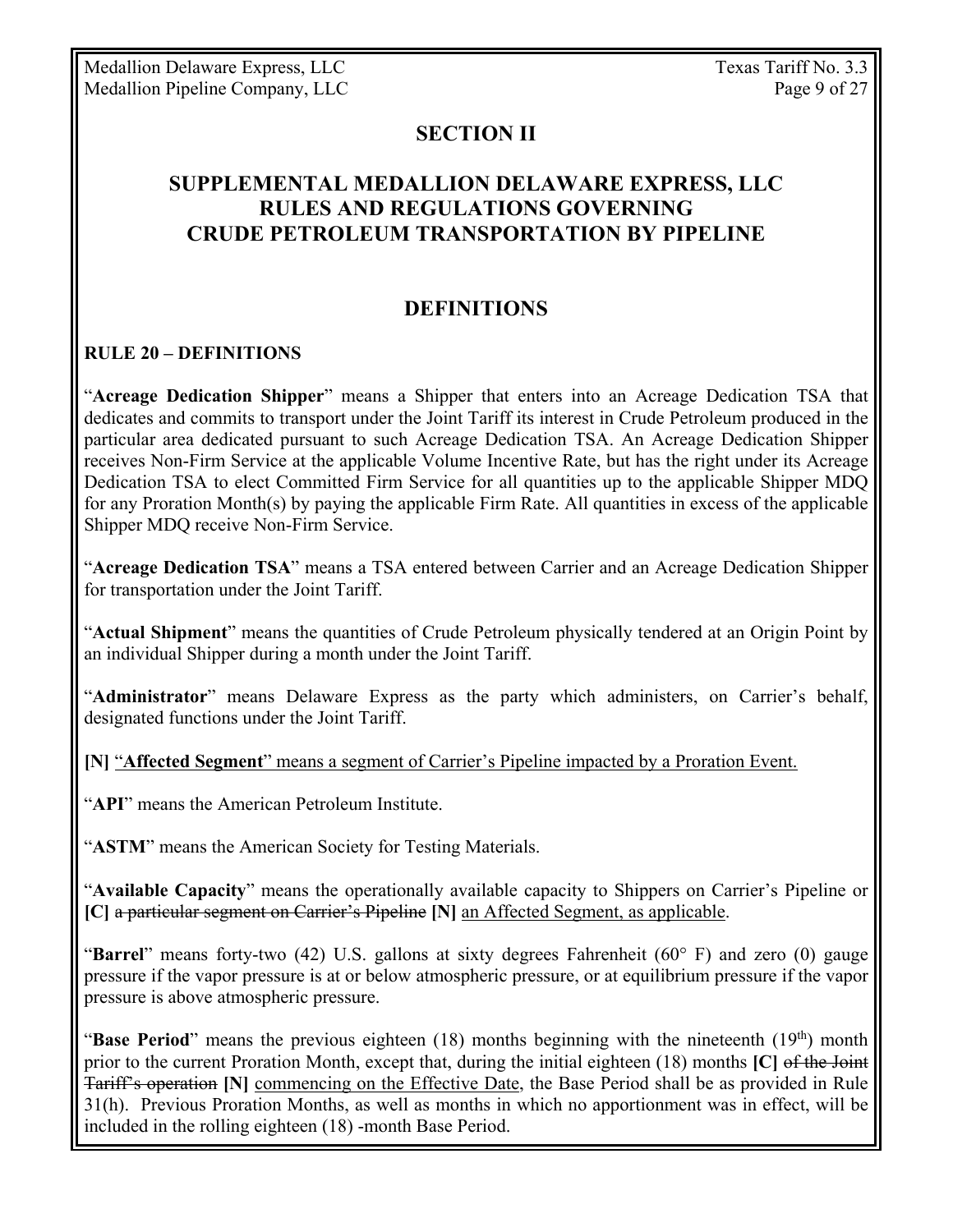Medallion Delaware Express, LLC Texas Tariff No. 3.3 Medallion Pipeline Company, LLC Page 10 of 27

"**Batch,**" "**Batched,**" or "**Batched Shipments**" means transportation of Crude Petroleum that is tendered at the Origin Point pursuant to a TSA in which Shipper has provided or arranged for adequate storage at a location(s) and capacity(ies) which, in Carrier's sole discretion, are sufficient to permit Carrier to physically segregate Shipper's quantities for Delivery.

"**Carrier**" means Delaware Express and Medallion Pipeline.

"**Carrier's Pipeline**" means Delaware Express' Crude Petroleum pipeline facilities originating at the origin points and terminating at the destination points reflected in the Local Tariff, as may be amended from time to time.

**[N]** "**Claims**" has the meaning set forth in Rule 44.

"**Committed Firm Service**" means a service not subject to prorationing except where operational factors or events of force majeure reduce the Joint Tariff Capacity, as set forth in Rule 31(i).

"**Committed Shipper**" means a Shipper that has an effective TSA with both Delaware Express and Medallion Pipeline pursuant to the Joint Tariff.

"**Committed Volume**" means the Barrel per day ("bpd") quantity committed to by a Volume Commitment Shipper, in accordance with a TSA, multiplied by the number of days in the relevant month.

"**Common Stream**" means Crude Petroleum, Tendered or Received at the Joint Tariff Facilities and associated facilities as designated in the related tariffs and moved through Joint Tariff Facilities, which is commingled or intermixed with other Crude Petroleum of like characteristics and quality. A Common Stream may be made up of one or more Tenders of Crude Petroleum provided that each Tender of Crude Petroleum meets the quality specifications, as set out in Rule 22. Common Streams and characteristics of each shall be determined by Carrier in its sole discretion.

"**Consignee**" means the party that Shipper has authorized to accept the Delivery from Carrier of Crude Petroleum at the Destination Point.

"**Crude Petroleum**" means West Texas Intermediate Light Sweet Crude Oil from oil and gas wells which has not been blended or mixed with other grades of crude oil or "indirect products" (as defined below) and which meet the required specifications established pursuant to Rule 22 of this Rules and Regulations Tariff. For the avoidance of doubt, Crude Petroleum shall exclude, and Carrier shall not be required to transport, "indirect liquid products of oil or gas wells" sometimes referred to as "indirect products", meaning the liquid products resulting from the operation of gasoline recovery plants, gas recycling plants, condensate or distillate recovery equipment in gas or oil fields, or a mixture of such products.

"**Deficiency Payment**" means a payment to be made by a Volume Commitment Shipper, as determined in accordance with a Volume Commitment TSA.

"**Delaware Express**" means Medallion Delaware Express, LLC.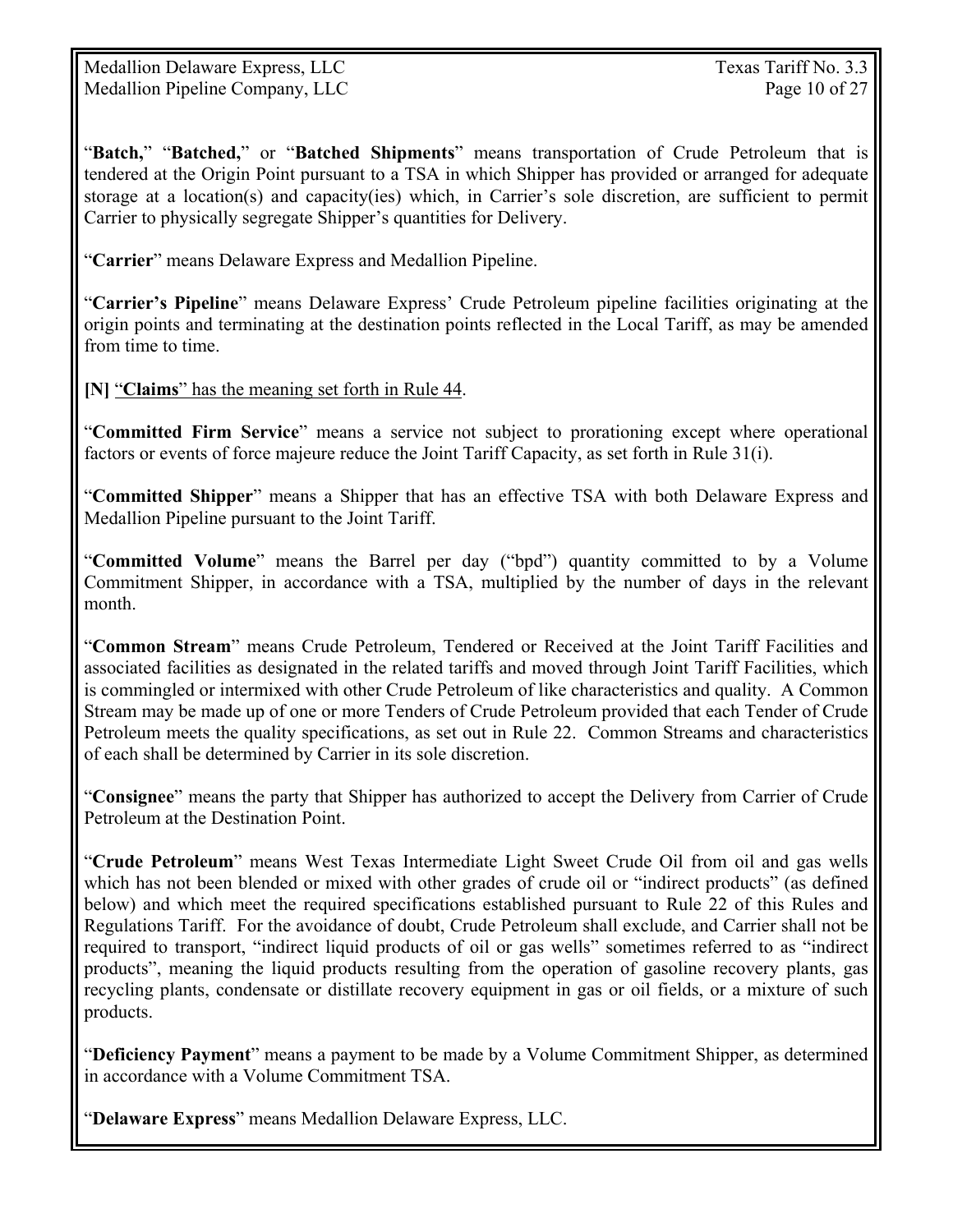Medallion Delaware Express, LLC Texas Tariff No. 3.3 Medallion Pipeline Company, LLC Page 11 of 27

"**Delivery,**" "**Deliver,**" "**Deliveries,**" or "**Delivered**" means the transfer of physical and legal custody of Crude Petroleum from Medallion Pipeline at the Destination Point to Shipper or its Consignee.

"**Destination Point**" means the point(s) of Delivery, as specified in the Rates Tariff.

**[N]** "**Effective Date**" has the meaning set forth in Rule 31(h).

"**Exempt Volumes**" has the meaning set forth in Rule 31(c).

"**Firm Capacity**" means the bpd capacity equal to the aggregate Committed Volumes and Shipper MDQs pursuant to all Committed Shippers' TSAs in effect during the Proration Month.

"**Firm Rate**" means the applicable rate identified as the "Firm Rate" in the then-effective Rates Tariff.

"**Firm Shipper**" means a Committed Shipper that, pursuant to the terms of its TSA, has elected to pay the applicable Firm Rate for a particular Proration Month(s) in exchange for Committed Firm Service for quantities up to the Committed Volume or Shipper MDQ, as applicable.

"**Gravity**" means gravity determined in accordance with ASTM Designation D-287.

"**In-Transit Point**" means Carrier's point of connection with the facilities of third-party storage providers, including an affiliate of Carrier. The current In-Transit Points under the Joint Tariff are at the Independence Station on Delaware Express' system and the Colorado City Hub, the Crane Hub, the Garden City Station, the Howard Station, the Midkiff Station, and the Midland Hub on Medallion Pipeline's system.

"**Joint Tariff**" means the tariff publications applicable to the Joint Tariff Service, including the Rates Tariff, the Rules and Regulations Tariff, and any supplements and revisions thereto, as may be filed and maintained with the RRC from time to time for the Joint Tariff Service rendered in intrastate commerce.

"**Joint Tariff Allocated Quantity**" means a quantity determined by multiplying the Joint Tariff Capacity Ratio by the Available Capacity.

"**Joint Tariff Capacity**" means the capacity available for the Joint Tariff Service under normal operating conditions, which shall not be less than the sum of the Joint Tariff MDQ, as such may be changed from time to time pursuant to the terms of the TSAs, plus the Uncommitted Capacity.

"**Joint Tariff Capacity Ratio**" means, as of the time of the determination, a fraction the numerator of which is the Joint Tariff MDQ **[N]** on the Affected Segment for the Proration Month and the denominator of which is the sum of **[C]** the **[N]** such Joint Tariff MDQ and the Local Tariff Capacity on the **[W]** affected segment Affected Segment.

"**Joint Tariff Facilities**" means the Crude Petroleum pipeline facilities of Delaware Express and Medallion Pipeline that render the Joint Tariff Service, which facilities originate at the Origin Point(s) and terminate at the Destination Point(s) as reflected in the Rates Tariff, as may be amended from time to time.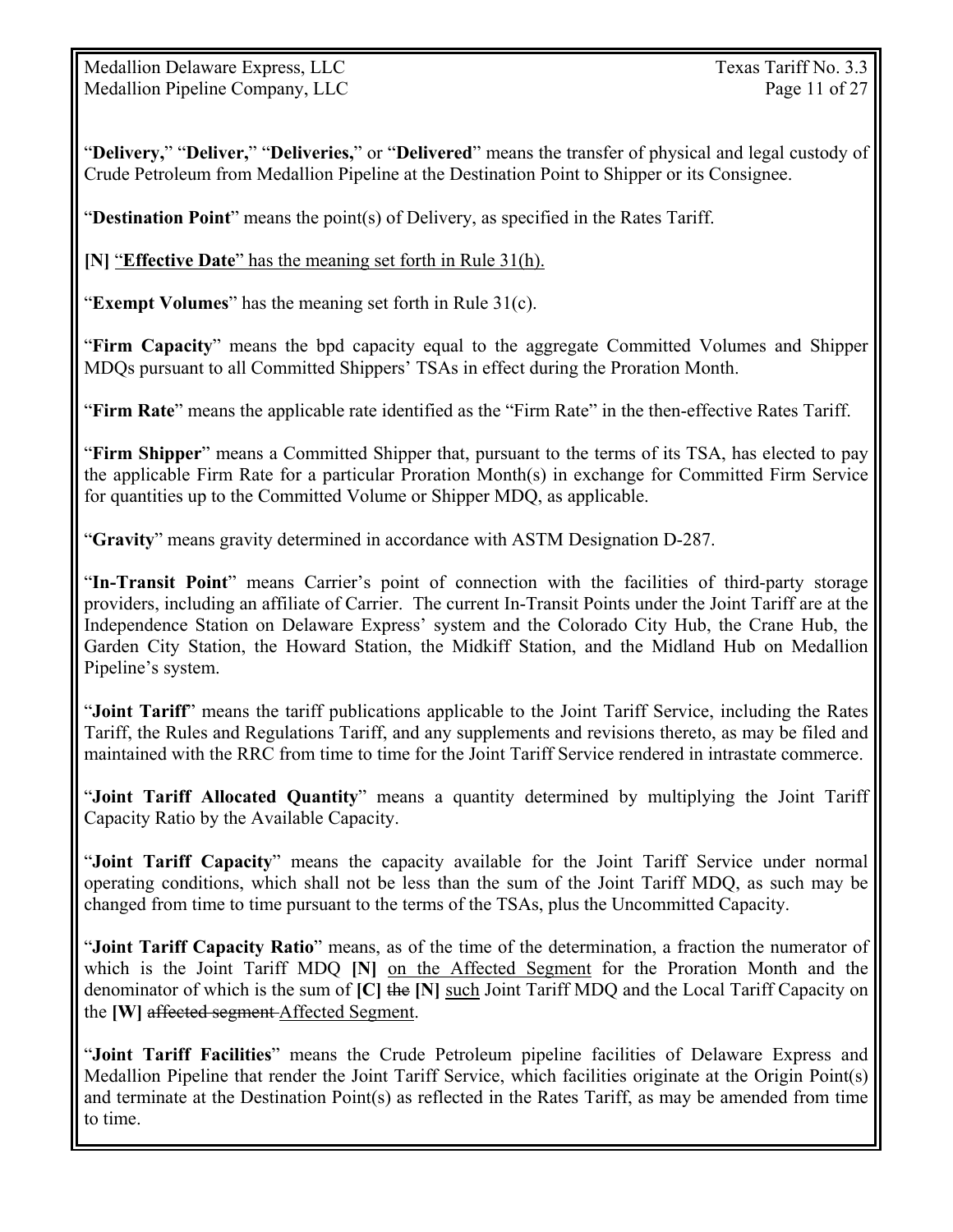"**Joint Tariff MDQ**" means the sum of the (i) aggregate Shipper MDQs of the Acreage Dedication Shippers, and (ii) aggregate Committed Volumes of the Volume Commitment Shippers.

"**Joint Tariff Service**" means the transportation service on Delaware Express and Medallion Pipeline available to Committed Shippers and Uncommitted Shippers pursuant to the terms of the then-effective Joint Tariff.

**[C]** "**Joint Tariff Shipper**" means a person that transports Crude Petroleum pursuant to the Joint Tariff.

"**Local Tariff**" means the local rate tariff(s) and rules and regulations tariff(s), including supplements and revisions thereto, as filed and maintained by Delaware Express with the RRC for local transportation service on the Delaware Express pipeline system.

"**Local Tariff Allocated Quantity**" means a quantity equal to the Available Capacity less the Joint Tariff Allocated Quantity.

"**Local Tariff Capacity**" means the aggregate capacity **[C]** between each origin point and destination point on Carrier's Pipeline as set forth in each Petition for Declaratory Order filed with the FERC, less the Joint Tariff MDQ.

"**Local Tariff Service**" means the transportation service available to Local Tariff Shippers pursuant to the terms of the applicable and then-effective Local Tariff.

"**Local Tariff Shipper**" means a person that transports Crude Petroleum pursuant to the Local Tariff.

"**Make-Up Volumes**" means Barrels for which a Deficiency Payment has been paid and that are nominated by a Volume Commitment Shipper for transportation in a subsequent month in accordance with a Volume Commitment TSA.

"**Medallion Pipeline**" means Medallion Pipeline Company, LLC.

"**New Shipper**" means, for purposes of prorationing in Rule 31, any Shipper who does not qualify as a Committed Shipper or Regular Shipper.

"**Nomination**" or "**Tender**" means any offer by a Shipper to Carrier of a stated quantity of Crude Petroleum for transportation from the Origin Point to the Destination Point in accordance with the Joint Tariff. The definition of "**Nomination**" includes a late or revised Nomination submitted by a Shipper under Rule 27, and a Nomination for in-transit storage submitted by a Shipper under Rule 33, to the extent such Nomination is accepted by Carrier pursuant to Rule 27 or Rule 33, as applicable.

"**Non-Firm Service**" means a service subject to prorationing.

"**Origin Point**" means the points of Receipt on Delaware Express, as specified in the Rates Tariff.

**[N]** "**Obligations**" has the meaning set forth in Rule 39.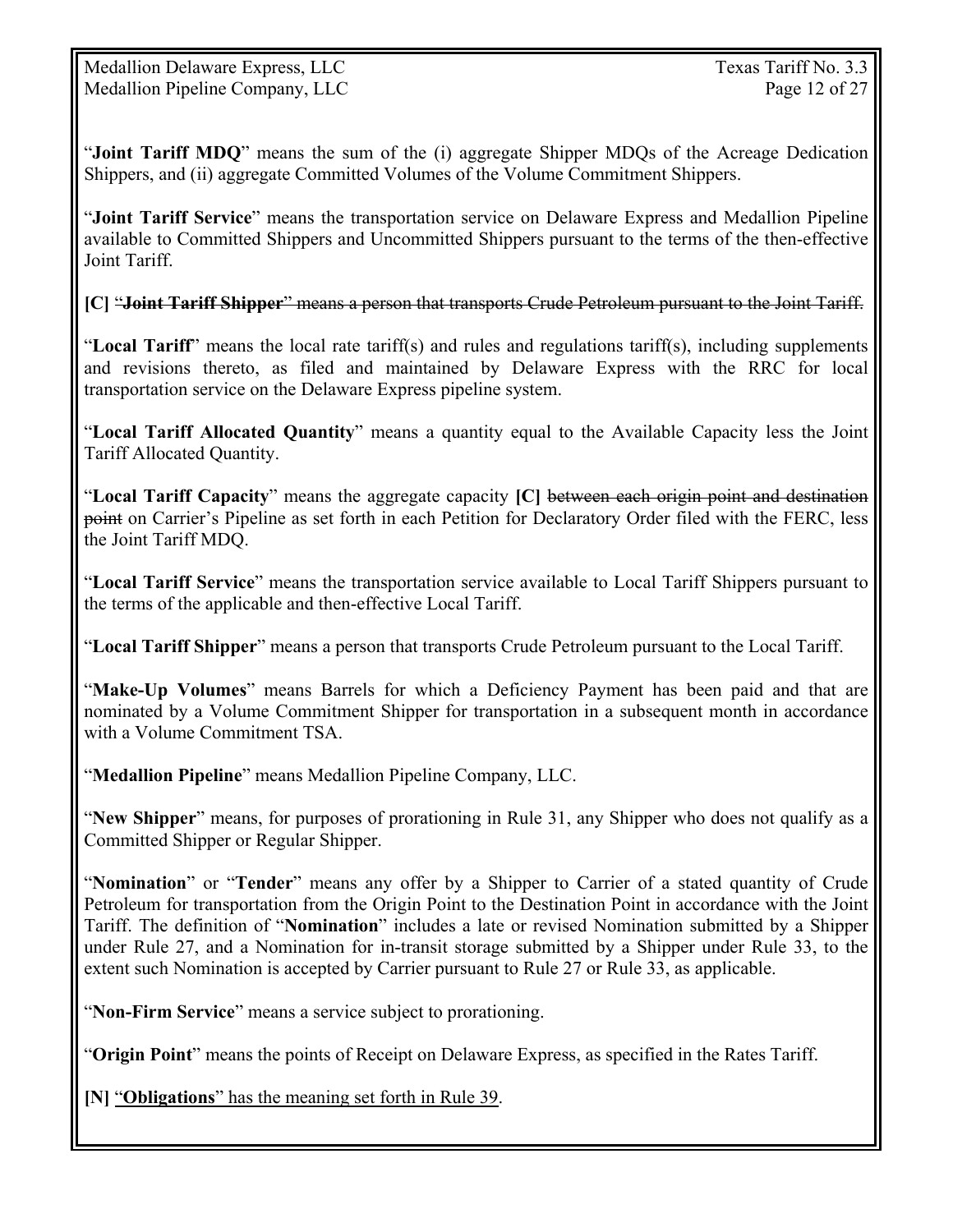Medallion Delaware Express, LLC Texas Tariff No. 3.3 Medallion Pipeline Company, LLC Page 13 of 27

"**PLA**" means the loss allowance described in Rule 24.

**[N]** "**Proration Event**" means an event that occurs when, based upon all valid Nominations submitted by Shippers in compliance with this Joint Tariff and by Local Tariff Shippers in compliance with the Local Tariff, Carrier determines that the total volumes nominated by all Shippers and Local Tariff Shippers for shipment on Carrier's Pipeline or a pipeline segment thereof exceed the Available Capacity of Carrier's Pipeline or a pipeline segment thereof.

"**Proration Month**" refers to a month when **[C]**, based upon all valid Nominations submitted by Shippers in compliance with this Joint Tariff and the Local Tariff, Carrier determines that the total volumes nominated by all Joint Tariff Shippers and Local Tariff Shippers for shipment on Carrier's Pipeline or a pipeline segment thereof during that month exceed the Available Capacity of Carrier's Pipeline or a pipeline segment thereof **[N]** a Proration Event occurs.

"**Rates Tariff**" means that publication within Carrier's Joint Tariff that sets forth the rates applicable to the transportation of Crude Petroleum by Carrier and that makes specific reference by Texas Tariff number to this Rules and Regulations Tariff **[N]** , as filed with the RRC and as may be supplemented and amended from time to time.

"**Receipt,**" "**Receive,**" or "**Received**" means the transfer of physical and legal custody of Crude Petroleum from Shipper to Delaware Express at the Origin Point for transportation.

"**Regular Shipper**" means, for purposes of prorationing in Rule 31, (i) an Uncommitted Shipper meeting the eligibility requirements in Rule 31(e), (ii) a Committed Shipper to the extent of its Non-Firm Service, and (iii) a Firm Shipper, but only to the extent of any quantities in excess of its Exempt Volumes.

"**Remaining Available Capacity**" means for each Proration Month, the **[C]** capacity **[N]** portion of the Joint Tariff Allocated Quantity remaining after the satisfaction of all Exempt Volumes nominated.

"**RRC**" means the Railroad Commission of Texas.

"**Rules and Regulations Tariff**" means this Tariff; specifically, that publication within Carrier's Joint Tariff that sets forth the rules and regulations that govern the Joint Tariff Service, as filed with the RRC and as may be supplemented and amended from time to time.

"**Shipper**" means the party that arranges with Carrier for the transportation of Crude Petroleum pursuant to the terms of the Joint Tariff.

"**Shipper MDQ**" means the maximum daily quantity that an Acreage Dedication Shipper is entitled to transport under an effective Acreage Dedication TSA, as such quantity may be adjusted from time to time by Administrator pursuant to the terms of such Acreage Dedication TSA.

"**Tender**" has the meaning set forth in the definition of Nomination.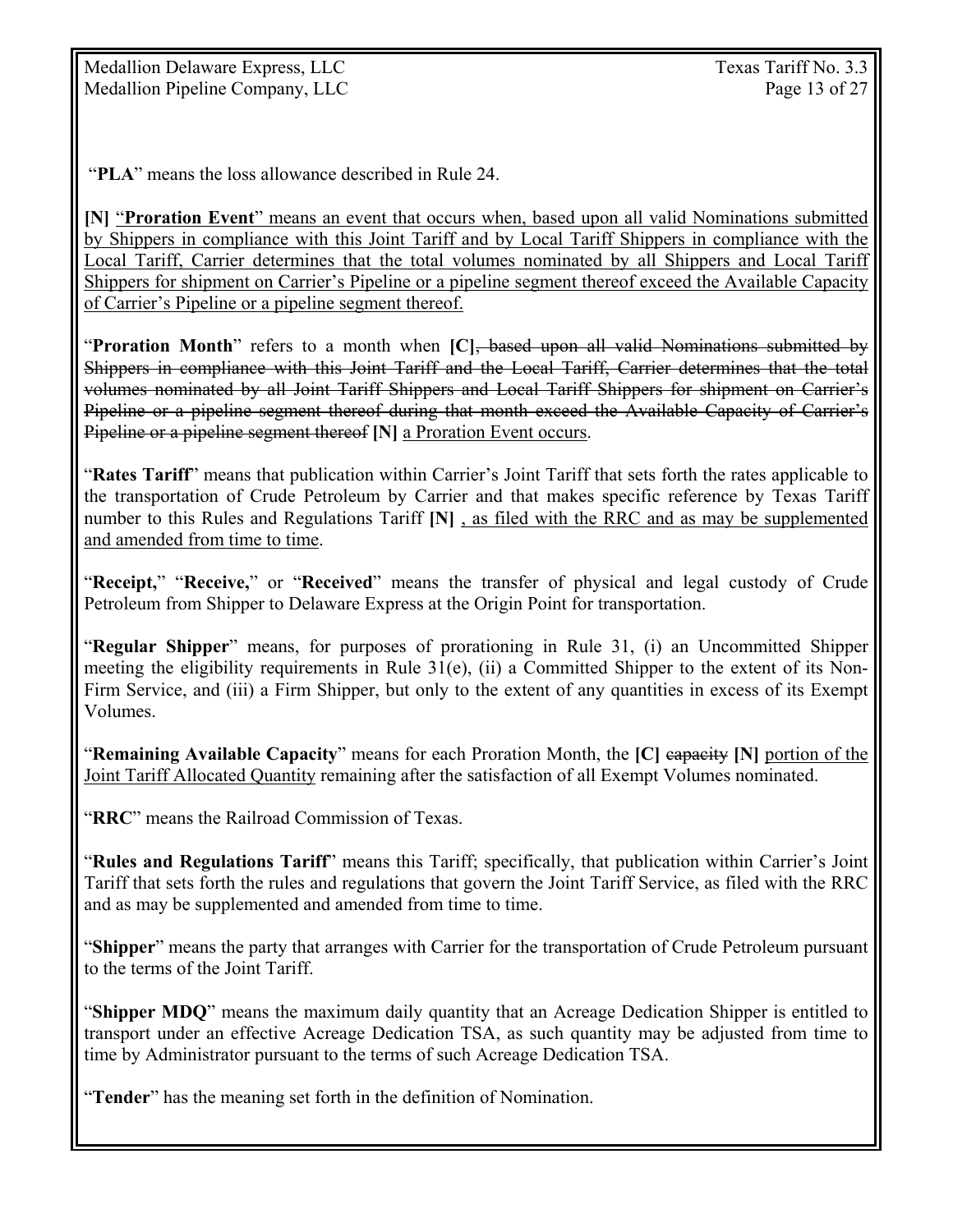Medallion Delaware Express, LLC Texas Tariff No. 3.3 Medallion Pipeline Company, LLC Page 14 of 27

"**TSA**" means Transportation Service Agreements executed by Delaware Express and a Committed Shipper, and by Medallion Pipeline and such Committed Shipper, for service pursuant to the Joint Tariff.

"**Uncommitted Capacity**" means that amount of capacity above the Joint Tariff MDQ to be made available at all times for uncommitted Joint Tariff Service, such that the Joint Tariff MDQ represents ninety percent (90%) and the Uncommitted Capacity represents ten percent (10%) of the total Joint Tariff Capacity.

"**Uncommitted Shipper**" means a Shipper that has not executed a TSA. An Uncommitted Shipper receives Non-Firm Service subject to the prorationing provisions in Rule 31.

"**Volume Commitment Shipper**" means a Committed Shipper that commits to transport, or pay for, a specified Committed Volume on a monthly basis pursuant to the terms of a Volume Commitment TSA. A Volume Commitment Shipper receives Non-Firm Service at the applicable Volume Incentive Rate, but has the right under its Volume Commitment TSA to elect Committed Firm Service for all quantities up to the specified Committed Volume for any Proration Month(s) by paying the applicable Firm Rate. All quantities in excess of the specified Committed Volume receive Non-Firm Service.

"**Volume Commitment TSA**" means a TSA entered between Carrier and a Volume Commitment Shipper for transportation under the Joint Tariff.

"**Volume Incentive Rate**" means the applicable rate identified as the "Volume Incentive Rate" in the then-effective Rates Tariff.

# **COMMODITY DESCRIPTION AND MEASUREMENT**

## **RULE 21 – COMMODITY**

Carrier is engaged in the transportation of Crude Petroleum and will not accept any other commodity for transportation, except as provided herein.

#### **RULE 22 – CRUDE PETROLEUM QUALITY SPECIFICATIONS AND RESTRICTIONS**

Crude Petroleum shall be accepted for transportation only when such Crude Petroleum meets the following quality specifications. These specifications shall apply to each Barrel of a Shipper's Nomination and not be limited to the composite sample of the Nomination:

- (a) API Gravity of between thirty six degrees (36°) and forty four degrees **(**44°);
- (b) the true vapor pressure of such volumes does not exceed 11 psia or result in Carrier's noncompliance with federal, state, or local requirements regarding hydrocarbon emissions;
- (c) has a Reid vapor pressure less than 9.0 psia at a temperature of one hundred degrees Fahrenheit (100° F);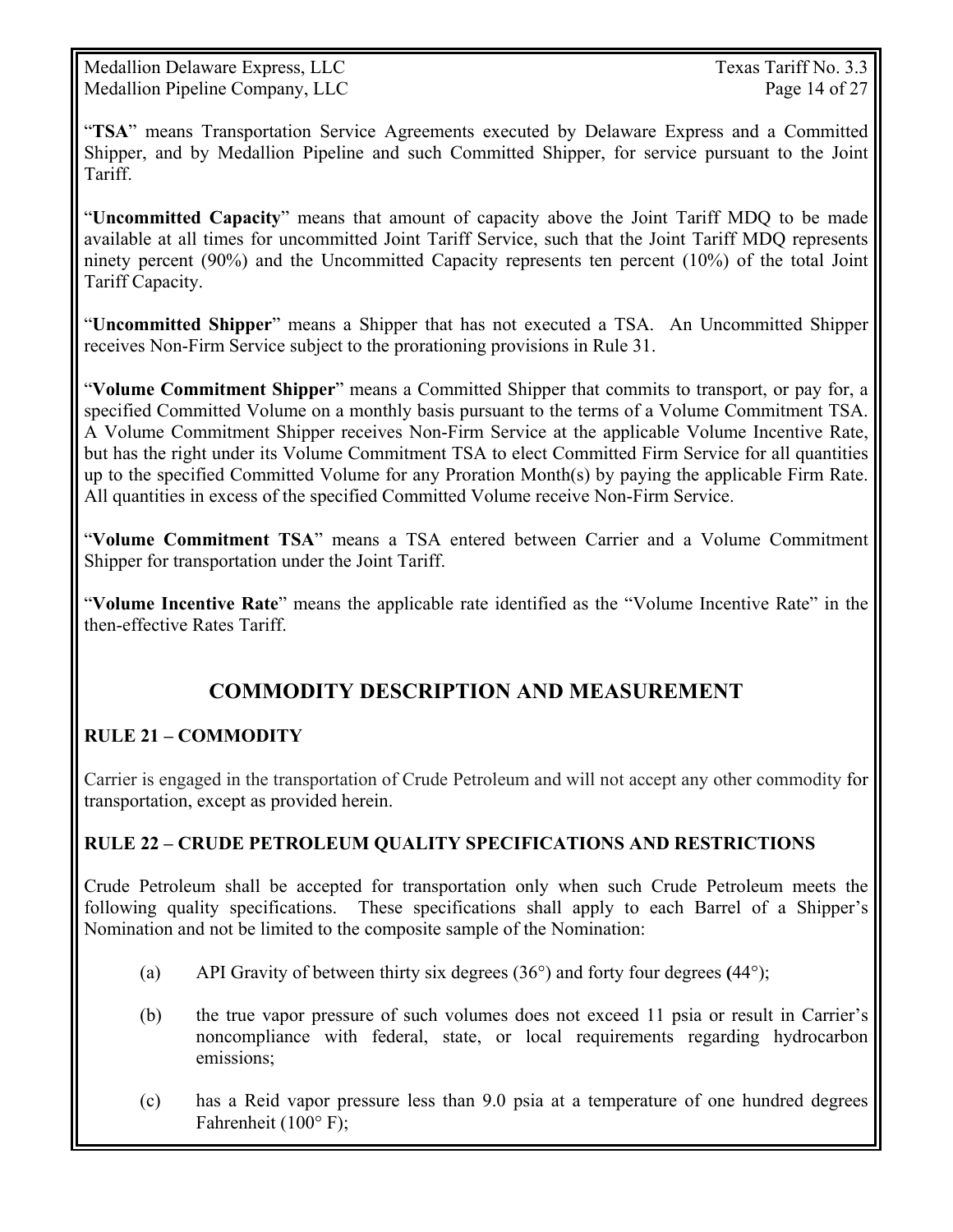- (d) basic sediment, water, and other impurities of one percent (1%) or less;
- (e) temperature of one hundred and twenty degrees Fahrenheit ( $120^\circ$  F) or less;
- (f) the sulfur content does not exceed forty-five hundredths of one percent  $(0.45\%)$  by weight;
- (g) readily susceptible to transportation through Carrier's existing facilities; and
- (h) will not materially affect the quality of other shipments or cause disadvantage to other Shippers or Carrier.

Carrier may waive the foregoing specifications on a not unduly discriminatory basis where, in Carrier's sole judgment, the Receipt of any affected Barrels at particular Origin Points would not (i) adversely impact the ability of the Common Stream to remain within the foregoing quality specifications or, if not in compliance with such quality specifications, adversely impact the ability of Deliveries to the affected Destination Points to satisfy the tariff quality specifications of directly connected downstream pipeline carriers (including the requirements of the connection agreements entered into with such carriers), and (ii) otherwise adversely impact the Joint Tariff Facilities.

Carrier reserves the right to reject Crude Petroleum that, in its sole discretion, does not meet the quality specifications referenced above. In addition, Carrier shall reject Crude Petroleum containing contaminants including, but not limited to, chemicals such as chlorinated and/or oxygenated hydrocarbons and/or heavy metals such as lead and/or vanadium. Carrier reserves the right to reject Crude Petroleum if, in its sole discretion, Deliveries of such quantities would not meet the tariff quality specifications (including the requirements of the connection agreements entered with such carriers) of the directly interconnected downstream pipelines listed in Carrier's currently-effective Rates Tariff. Where the transportation service nominated by a Shipper is effectuated by Carrier through backhaul, displacement, and/or exchange, Carrier's determination of whether Receipts from such Shipper satisfy the quality specifications herein may be based upon the actual physical delivery path rather than the nominated delivery path.

Carrier may, at its discretion, require, approve, or reject Crude Petroleum containing, or the injection into Crude Petroleum of, corrosion inhibitors, viscosity or pour point depressants, drag reducing agent, or other such additives in the Crude Petroleum to be transported.

If Crude Petroleum is accepted from third-party owned tankage, settled bottoms in such tanks must not be above a point six inches (6") below the bottom of the pipeline connection with the tank.

Carrier reserves the right to reject Crude Petroleum, in its sole discretion, if Shipper or Consignee has failed to comply with applicable laws, rules, and regulations made by government authorities regulating shipment of Crude Petroleum.

If, upon investigation, Carrier determines that Shipper has delivered contaminated Crude Petroleum or Crude Petroleum which otherwise fails to comply with the specifications set forth above, Carrier may exclude Shipper from further entry into applicable segments of the Joint Tariff Facilities until Shipper is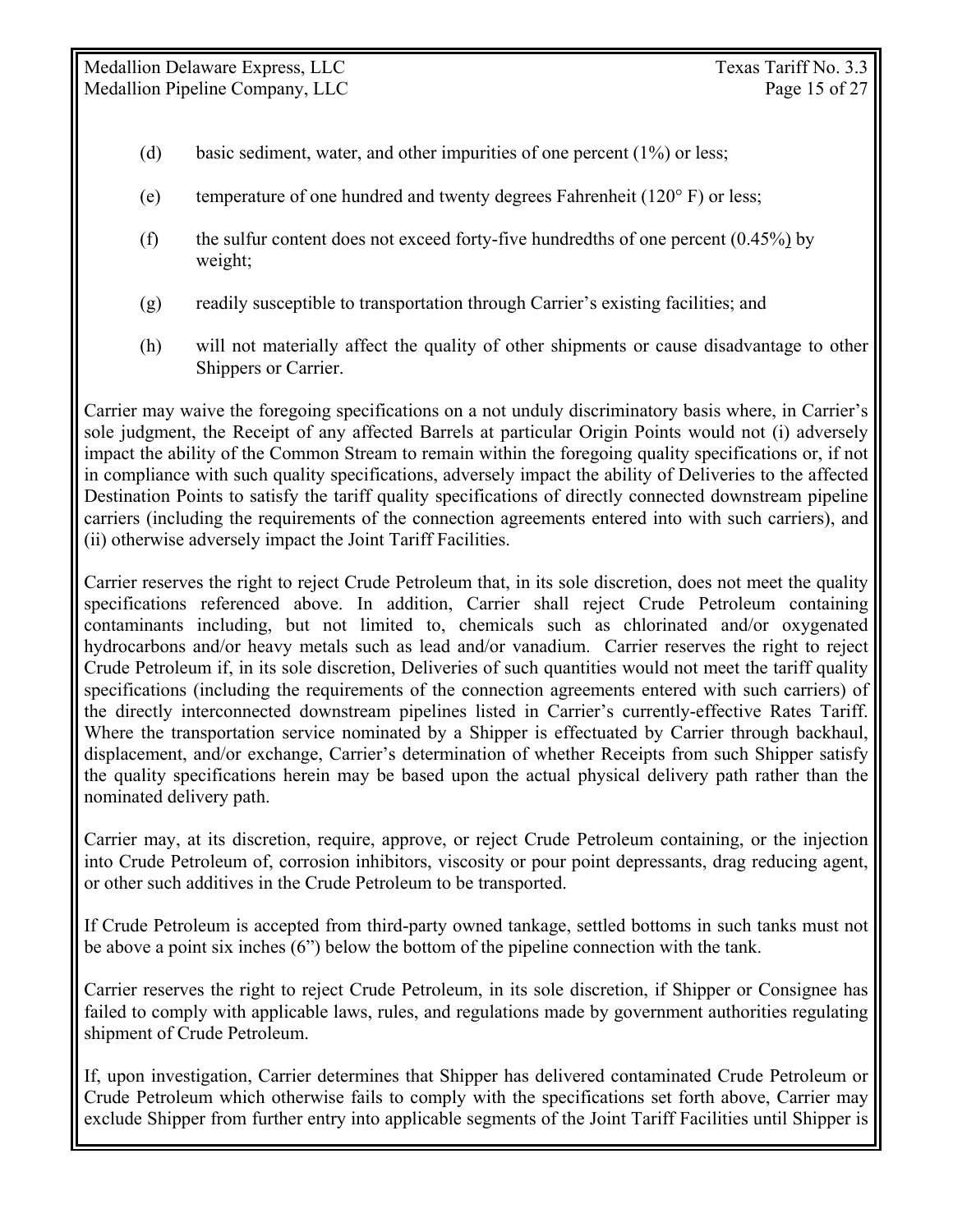Medallion Delaware Express, LLC Texas Tariff No. 3.3 Medallion Pipeline Company, LLC Page 16 of 27

able to comply with the quality specifications referenced above, as determined by Carrier in its sole discretion. Carrier reserves the right to dispose of any contaminated Crude Petroleum in its pipeline. Disposal, if necessary, may be made in any reasonable commercial manner, and any liability associated with the contamination or disposal of any Crude Petroleum shall be borne by the Shipper introducing the contaminated Crude Petroleum into the Joint Tariff Facilities.

Carrier may, from time to time, undertake to transport other or additional grades of crude petroleum to the extent Carrier elects, in its sole discretion, to offer such transportation by employing Batched Shipments. If, in Carrier's sole discretion, sufficient quantities are not nominated or facilities are not available to justify continued transportation of other or additional grades, Carrier may, after giving reasonable notice to Shippers who may be affected, cease transporting particular grades of crude petroleum.

Carrier may inject indirect products into Carrier's Pipeline to facilitate the efficient operation of Carrier's facilities.

#### **RULE 23 – TESTING AND MEASURING**

Prior to or during Receipt of Crude Petroleum for transportation, and prior to or during release thereof for Delivery, such quantities of Crude Petroleum shall be measured and tested by a representative of Carrier. Crude Petroleum will be measured by metering.

All shipments tendered to Carrier for transportation shall be metered by a representative of Carrier prior to, or at the time of, Receipt from Shipper. Shipper or Consignee shall have the option of being present or represented during the testing or metering. The results of such testing or metering shall be final.

## **RULE 24 – DEDUCTIONS AND ADJUSTMENTS**

In measuring the quantity of Crude Petroleum Received and Delivered, corrections shall be made from volumes at actual or observed temperature to volumes at sixty degrees Fahrenheit (60° F) and for pressure to 14.696 psia. Quantities shall be corrected for this purpose by use of applicable API-ASTM volume correction factor tables.

For all shipments of Crude Petroleum, a deduction for PLA of two-tenths of one percent (0.2%) will be made to cover evaporation, interface losses, and other normal losses during transportation. Carrier, in addition, will deduct the full amount of sediment, water, and other impurities. The net balance, after applicable deduction, will be the quantity deliverable by Carrier.

## **RULE 25 – VOLUMETRIC ADJUSTMENT**

Any volumetric difference between Receipts from Shipper and Deliveries to Shipper or Consignee during a current month as a result of scheduling will be adjusted in the following month without any further liability to Carrier, taking into consideration all prior deductions allowed pursuant to the rules and regulations contained herein.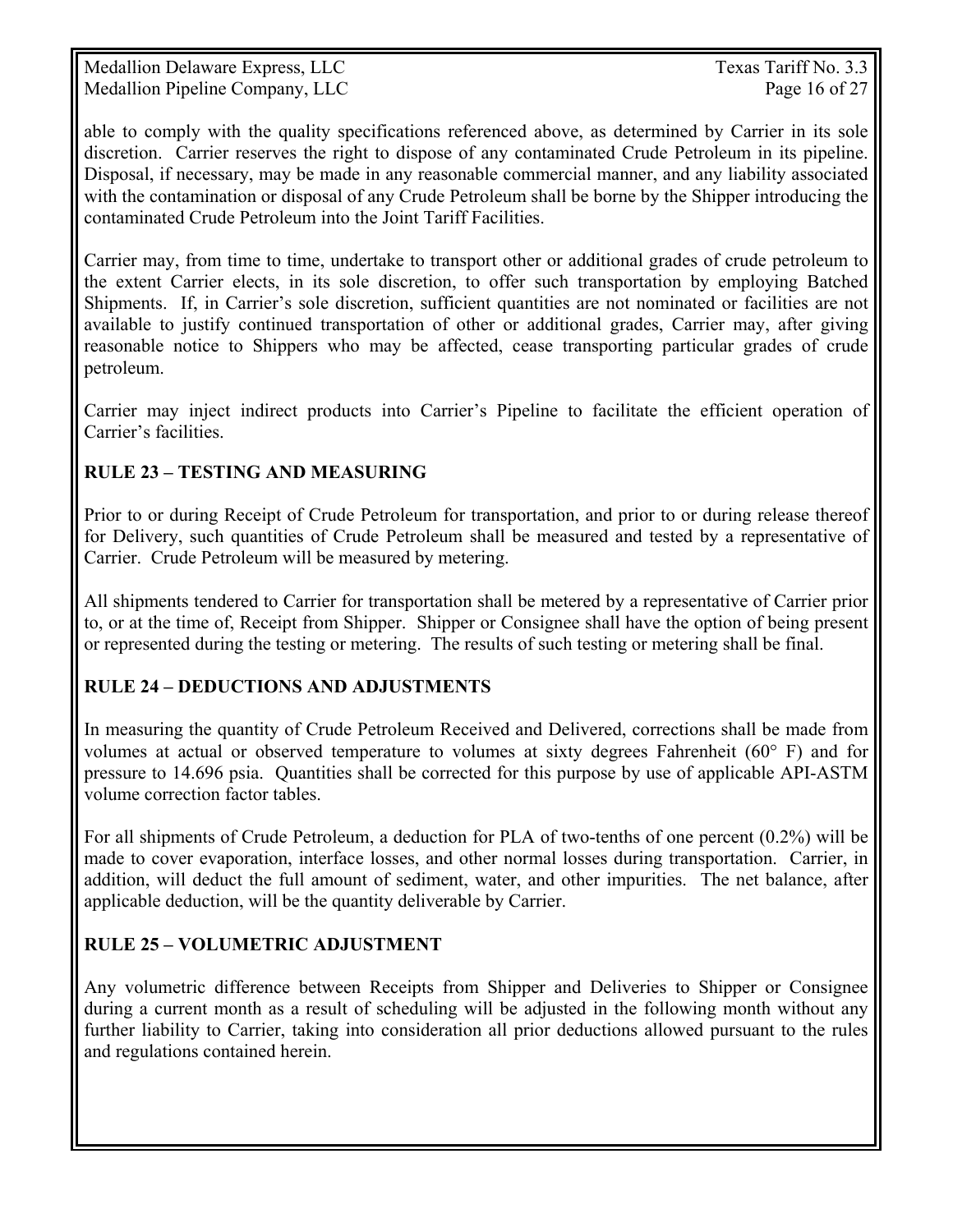#### **RULE 26 – VARIATIONS IN QUALITY AND GRAVITY AND OFFSET OF COMMON STREAM CRUDE PETROLEUM**

(a) **Delivery of Types of Crude Petroleum**. Carrier is not obligated to Deliver the identical Crude Petroleum Received by Carrier. Carrier shall not be liable for any consequence related to the mixing of Crude Petroleum tendered into the Common Stream; provided, however Carrier shall endeavor to Deliver from its common stock Crude Petroleum that is in conformance with the specifications set forth in Rule 22. For Batched Shipments, Carrier shall not be liable for any change in quality and/or Gravity that may occur to Crude Petroleum during transportation of Batches.

#### (b) **Conditions Applicable to Crude Petroleum**

 (i) The acceptance of Crude Petroleum for transportation shall be on the condition that such Crude Petroleum shall be subject to such changes in Gravity, in quality, and in value as may result from its mixture in transit with other Crude Petroleum in the Joint Tariff Facilities and tanks; and

 (ii) Carrier is not liable for any loss or damage resulting from an alteration in Gravity or quality of Crude Petroleum transported by Carrier, unless the loss or damage occurs because of the gross negligence of Carrier.

 (c) CARRIER MAKES NO WARRANTY AS TO MERCHANTABILITY, FITNESS FOR A PARTICULAR PURPOSE, OR ANY OTHER WARRANTY OR REPRESENTATION WITH RESPECT TO THE GRADE OR QUALITY OF CRUDE PETROLEUM TRANSPORTED UNDER THIS TARIFF.

 (d) **Common Stream Crude Petroleum – Interconnecting Carriers**. When both receipts from and deliveries to an interconnecting pipeline of substantially the same grade of Crude Petroleum are scheduled at the same interconnection, Carrier reserves the right, with the cooperation of the operator of the interconnecting pipeline, to offset like volumes of such Common Stream Crude Petroleum in order to avoid the unnecessary use of energy which would be required to physically pump the offsetting volumes. When this right is exercised, Carrier will make the further deliveries for the Shipper involved from Carrier's Common Stream Crude Petroleum.

## **PRE-SHIPMENT REQUIREMENTS AND PROCEDURES**

#### **RULE 27 – TENDER**

Shippers desiring to offer Crude Petroleum for transportation shall make a Nomination to Carrier by submitting, on Carrier's prescribed Notice of Shipment form**,** a separate Nomination for each calendar month on or before the fifteenth  $(15<sup>th</sup>)$  day of the preceding month or the nomination deadline of the applicable downstream carrier, whichever is earlier. The prescribed Notice of Shipment form, in addition, must provide a verification that Shipper intends, after Delivery to the Destination Point, its quantities will not be transported by other carriers (including by pipeline, rail, and/or water) across state lines to its ultimate destination and, therefore, the transportation on the Joint Tariff Facilities is intrastate in nature and subject to this Tariff. If Carrier, after review of the aggregate Nominations, determines that the valid Nominations exceed the Joint Tariff Capacity, Carrier shall submit the projected capacity proration results to Committed Shippers. Within two (2) business days thereafter, each Committed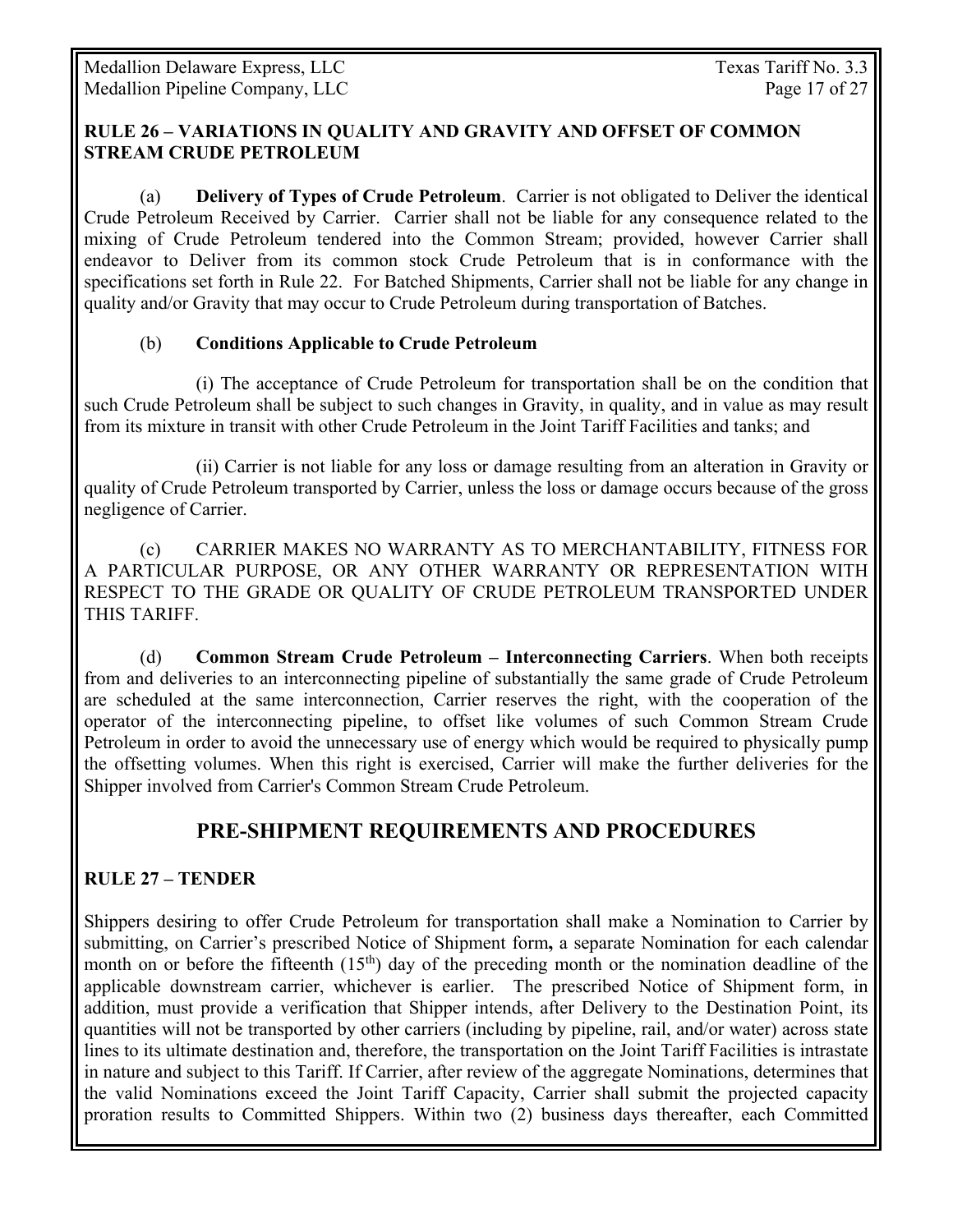Medallion Delaware Express, LLC Texas Tariff No. 3.3 Medallion Pipeline Company, LLC Page 18 of 27

Shipper that wishes to elect Committed Firm Service for such Proration Month must submit a revised Nomination that specifies the quantity so elected, not to exceed the Committed Volume or Shipper MDQ, as applicable. Failure to submit a revised Nomination within two (2) business days will forfeit the Committed Shipper's right to elect Committed Firm Service for such Proration Month; provided, however, that, in the event of a mid-month capacity interruption pursuant to Rule 31(i), such two (2) business day period shall run from the date Carrier provides notice to Committed Shippers of such capacity interruption and its impact on previously-approved Nominations.

If transportation capacity is available and operating conditions permit, Carrier, in its sole discretion, and on an equitable and non-discriminatory basis taking into account the rights of different classes of Shippers, may accept late or revised Nominations for Crude Petroleum for transportation after the fifteenth  $(15<sup>th</sup>)$  day of the month preceding the month during which the transportation under the Nomination is to begin, including late or revised Nominations during the month in which the transportation has already begun.

Carrier shall not be obligated to accept Nominations from any Shipper unless such Shipper, upon request from Carrier, provides written third-party verification, in a form and substance satisfactory to Carrier in its sole discretion, that supports such Shipper's Nomination as in compliance with the requirements of this Tariff including, but not limited to, confirmation that the quantities nominated by Shipper are reasonable estimates of the quantities Shipper is capable of tendering for transportation, and that Shipper has provided, or arranged for access to, equipment and facilities capable of satisfactorily delivering to the Origin Point and receiving at the In-Transit Point or the Destination Point the quantities Tendered for transportation. Carrier shall not be obligated to accept a Shipper's Crude Petroleum where such verification is unacceptable to Carrier, including where a directly interconnected downstream pipeline (or other facility operator) nominated by Shipper (i) does not confirm Shipper's Nomination, in whole or in part, and/or (ii) subsequently during the month in question, reduces Shipper's previously confirmed nomination on the downstream facilities.

If, during a month in which Nominations have not been prorated pursuant to Rule 31, Carrier determines that an Uncommitted Shipper is not tendering the quantities that it has nominated for that month, then Carrier reserves the right to reduce such Shipper's Nomination accordingly for the balance of such month.

#### **RULE 28 – CREDITWORTHINESS OF SHIPPER**

Upon the request of Carrier, all prospective and existing Shippers must submit sufficient financial information to establish creditworthiness. The creditworthiness requirements for Committed Shippers shall be as set forth in the TSAs. For Uncommitted Shippers, if in Carrier's sole discretion, a prospective Shipper is not creditworthy, or if a current Shipper's credit deteriorates, Carrier may require such Shippers to provide financial assurances, including, but not limited to: (i) prepayment of transportation charges; (ii) a guaranty in an amount sufficient to ensure payment to Carrier of all such costs and charges that could reasonably accrue, in a form and from a third party acceptable to Carrier; (iii) a letter of credit from an appropriate financial institution in a form acceptable to Carrier and in an amount sufficient to ensure payment to Carrier of all costs and charges that could reasonably accrue; or (iv) such other enforceable collateral security, including but not limited to, security agreements over assets of Shipper, in a form acceptable to Carrier.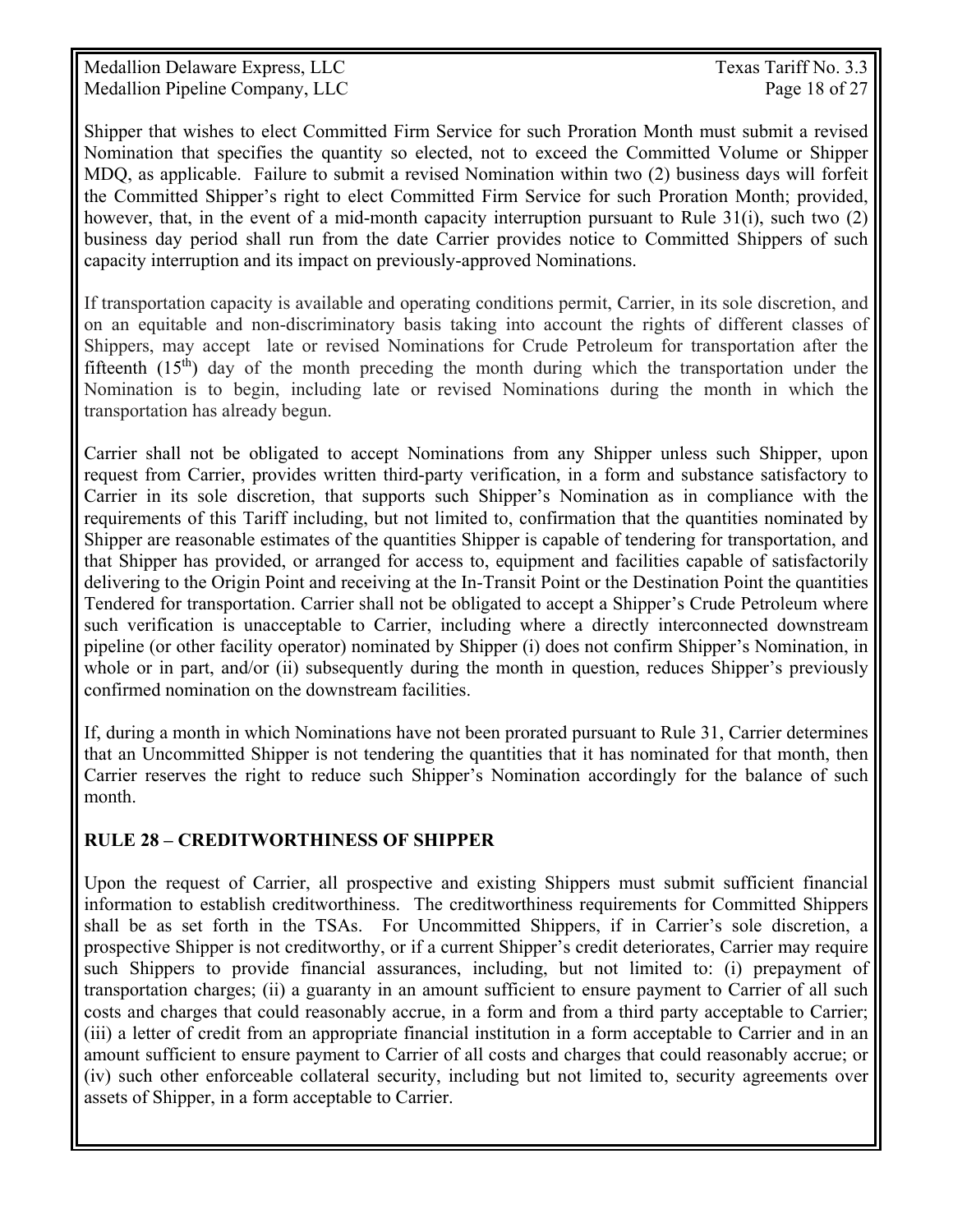Medallion Delaware Express, LLC Texas Tariff No. 3.3 Medallion Pipeline Company, LLC Page 19 of 27

Carrier shall not be obligated to accept Crude Petroleum, or a Nomination, for transportation from an existing or prospective Shipper if the Shipper or prospective Shipper fails to provide financial assurances within two (2) days of Shipper's receipt of Carrier's written request for such assurances.

#### **RULE 29 – TITLE**

A Tender for shipment shall constitute a warranty by Shipper that it has unencumbered title thereto, or the unencumbered right to ship such Crude Petroleum, but acceptance shall not be deemed a representation by Carrier as to title or right. Carrier reserves the right to reject on a non-discriminatory basis any Crude Petroleum tendered for shipment that may be involved in litigation, the title or right to which may be in dispute, or that may be encumbered by lien or charge of any kind, except to the extent that Shipper submits either satisfactory proof of unencumbered title or right or a satisfactory indemnity bond.

#### **RULE 30 – QUANTITIES**

Carrier may take Receipt or make Delivery of Crude Petroleum in quantities of not less than five hundred (500) bpd aggregate from one or more Shippers. Carrier reserves the right to take Receipt or make Delivery of less than five hundred (500) bpd of Crude Petroleum, if such quantity can be consolidated with other Crude Petroleum such that Carrier can make a single Delivery of not less than five hundred (500) bpd.

If a Volume Commitment Shipper fails to tender a volume of Crude Petroleum equal to its Committed Volume, multiplied by the number of days in the applicable month, it shall pay to Carrier the Deficiency Payment, which payment shall be equal to the shortfall in the quantity tendered multiplied by the applicable rate in its Volume Commitment TSA.

## **RULE 31 – PRORATIONING OF PIPELINE CAPACITY**

 (a) **Prorationing**. When a Proration Month occurs, Available Capacity will be apportioned among all valid Shipper Nominations on the basis set forth in Rule 31(b)-(i).

(b) **Division of capacity between Local and Joint Tariff Services**. If **[C]** the Proration Month occurs on a segment of Carrier's system **[N]** an Affected Segment is used to provide Joint Tariff Service, the Available Capacity on **[C]** the affected segment **[N]** such Affected Segment will first be **[C]** divided **[N]** apportioned between the Joint Tariff Service **[C]** being provided on such segment and the Local Tariff Service. The Joint Tariff Service will be allocated capacity equal to the Joint Tariff Allocated Quantity and the Local Tariff Service will be allocated capacity equal to the Local Tariff Allocated Quantity. The Joint Tariff Allocated Quantity shall be divided among shipper classes in accordance with Rule  $31(c) - (h)$  below.

 (c) **Exempt Volumes**. The volume elected by Committed Shippers to receive Committed Firm Service in accordance with Rule 27, up to each Committed Shipper's Committed Volume or Shipper MDQ, as applicable, is exempt from the prorationing procedures set forth in this Rule 31 ("Exempt Volumes"). If a Firm Shipper's Nominations during a Proration Month are less than its Committed Volume or Shipper MDQ, multiplied by the number of days in the applicable month, the Firm Shipper's Exempt Volumes for that month will be limited to the amount of its Nominations. If the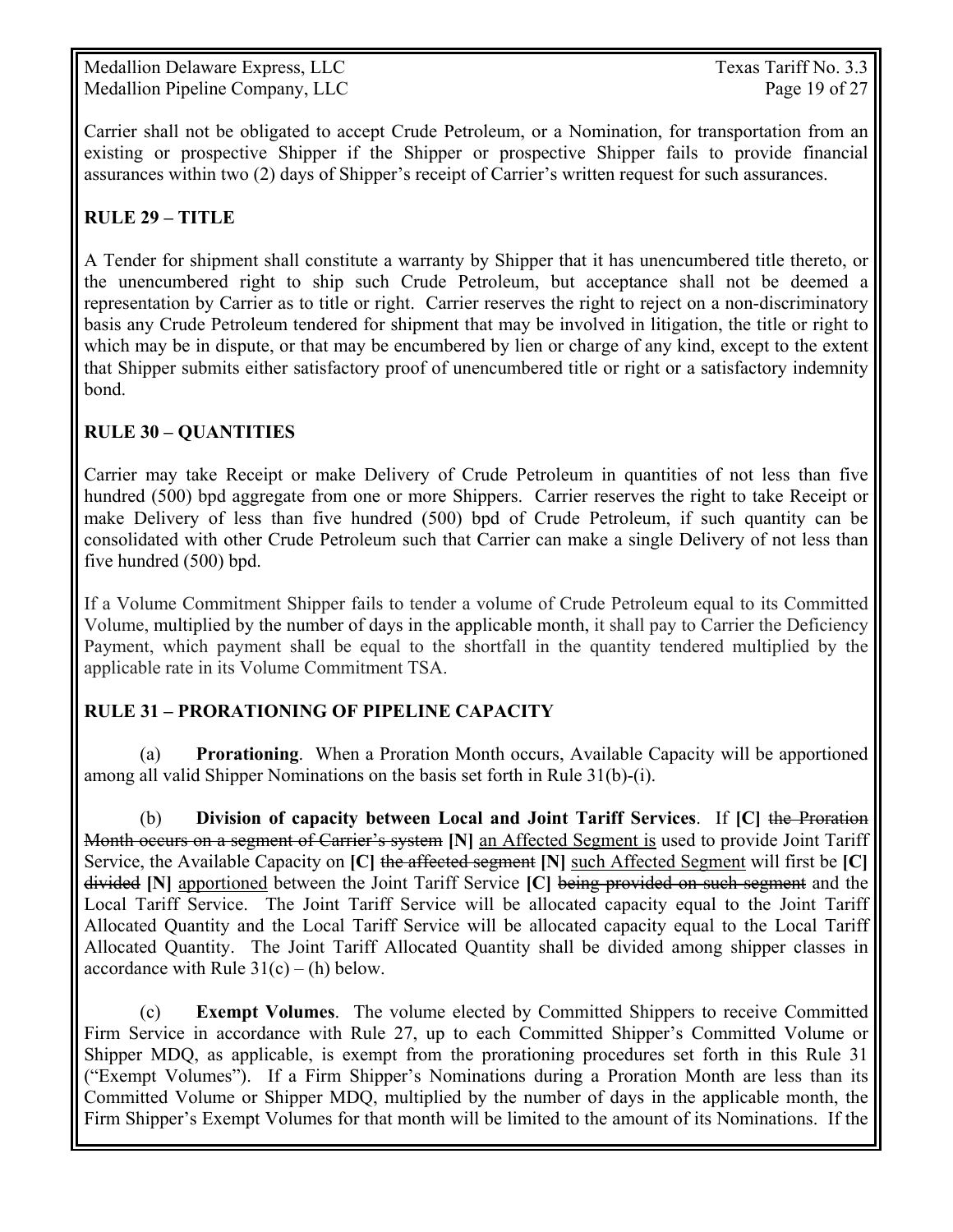Medallion Delaware Express, LLC Texas Tariff No. 3.3 Medallion Pipeline Company, LLC Page 20 of 27

total of all Firm Shippers' aggregate Nominations is less than the Firm Capacity, multiplied by the number of days in the applicable month, then a Firm Shipper's Make-Up Volumes will be accepted up to the remaining Firm Capacity during the term of such Firm Shipper's TSA; provided that, in the event the total Nominations by Firm Shippers of Make-Up Volumes exceeds the remaining Firm Capacity, multiplied by the number of days in the applicable month, Carrier will adjust the Nominations of Make-Up Volumes on a pro rata basis. Otherwise, any Make-Up Volumes above the Firm Capacity as well as Firm Shipper quantities in excess of Committed Volumes or Shipper MDQs (other than the Make-Up Volumes), shall be treated as quantities nominated by a Regular Shipper, as described in Rule 31(d) below.

 (d) **Division of capacity between Shipper classes**. For each Proration Month, the Remaining Available Capacity shall be divided between Regular Shippers and New Shippers. Generally, as described in this section, up to ten percent (10%) of the Remaining Available Capacity shall be allocated first to New Shippers, and at least ninety percent (90%) of the Remaining Available Capacity shall be allocated to Regular Shippers in proportion to their usage during the Base Period.

#### (1) **New Shippers**

- a) **Availability of capacity**. Not more than ten percent (10%) of the Remaining Available Capacity shall be made available to New Shippers as a class.
- b) **Allocation**. **[N]** When the Nominations made by New Shippers exceed ten percent (10%) of the Remaining Available Capacity, each New Shipper will receive a pro rata portion of the ten percent (10%) of the Remaining Available Capacity based on its Nominations. **[C]** Each New Shipper will be allocated, subject to Rule 34, a share of the capacity available to all New Shippers equal to the least of: (i) Nominations; (ii) ten percent (10%) of the Remaining Available Capacity of the applicable segment of Carrier's Pipeline, divided by the number of New Shippers who nominated quantities for shipment during the Proration Month; or (iii) one-fifth of 10% (2.0%) of the Remaining Available Capacity of the applicable segment of Carrier's Pipeline for the Proration Month. Any unused capacity allocated to New Shippers will become available for allocation among the Regular Shippers.

#### (2) **Regular Shippers**

- a) **Availability of capacity**. The remainder of the Remaining Available Capacity will be available to any Regular Shipper that submitted valid Nominations for the Proration Month. A Committed Shipper shall have Regular Shipper status for its Nominations in excess of Exempt Volumes, if any.
- b) **Allocation**. The remainder of the Remaining Available Capacity will be apportioned among all Regular Shippers. Each Regular Shipper's share of such capacity will be allocated based on its respective proportion of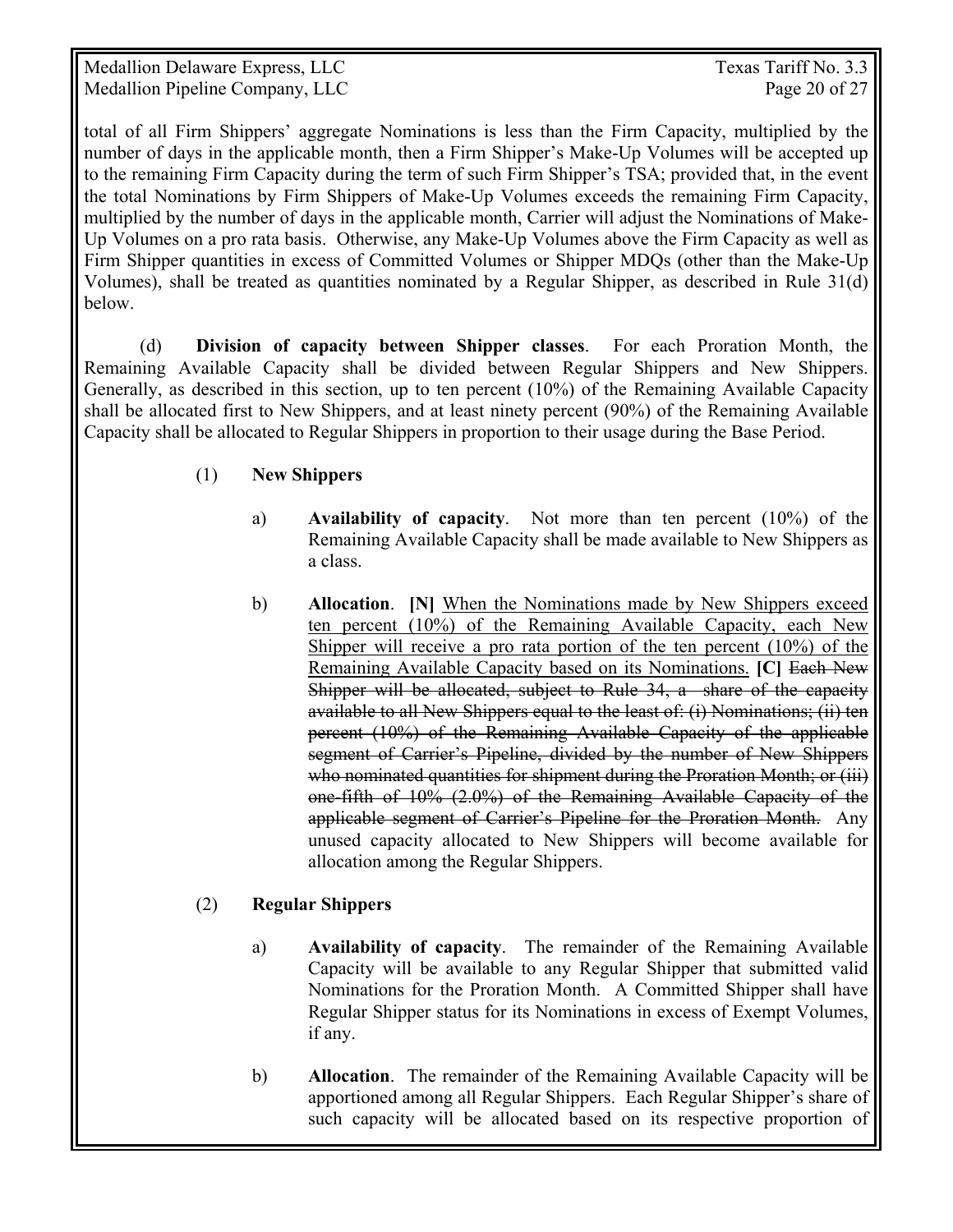Medallion Delaware Express, LLC Texas Tariff No. 3.3 Medallion Pipeline Company, LLC Page 21 of 27

Deliveries during the Base Period (for example, if a Regular Shipper had five percent (5%) of Deliveries during the Base Period, that Regular Shipper would receive five percent  $(5%)$  of the capacity available for Regular Shippers). The shipment history for each Committed Shipper during each month of the Base Period shall be calculated as the greater of (i) Deliveries, or (ii) Committed Volume or Shipper MDQ, as applicable. Any unused allocated capacity by a Regular Shipper shall be reallocated among other Regular Shippers.

 (e) **Base Period Eligibility**. For an Uncommitted Shipper to receive Regular Shipper status for purposes of prorationing, the Uncommitted Shipper must have Actual Shipments of Crude Petroleum in at least eighteen (18) of the eighteen (18) months of the Base Period (except during transition periods as described in Rule 31(h)). To the extent an Uncommitted Shipper does not meet the foregoing eligibility requirements, it shall be treated as a New Shipper for prorationing purposes.

 (f) **Transfer of prorated capacity**. Except as provided in this subsection and in Rule 29, prorated quantities allocated to a Shipper may not be assigned, conveyed, loaned, transferred to, or used in any manner by another Shipper. A Shipper's allocation may be transferred as an incident of the bona fide sale of Shipper's business or to a successor to Shipper's business by the operation of law, such as an executor or trustee in bankruptcy.

 (g) **Nomination Integrity**. During a Proration Month, if Shipper fails to deliver to Carrier at least ninety-five percent (95%) of its final confirmed Nomination, Carrier will charge Shipper an amount equal to the applicable tariff rate multiplied by the nominated quantities not received by Carrier.

(h) **Transition rule for determining Base Period**. During the initial eighteen (18) months of (i) the Joint Tariff's implementation, and/or (ii) the in-service date of each expansion and each newly constructed pipeline segment of Joint Tariff Facilities (both (i) and (ii) referred to as "Effective Date"), the Base Period shall consist of each full calendar month since the Effective Date, but prior to the Proration Month. For example, if the Proration Month were to occur in the seventh  $(7<sup>th</sup>)$  month from the Effective Date, the Base Period would consist of the first six (6) months from the Effective Date. In all other respects, Rule  $31(a)$ -(e) remains in effect during the initial eighteen (18) months of the Joint Tariff's implementation. This transition rule shall have no effect on and after the nineteenth (19<sup>th</sup>) full calendar month from the applicable Effective Date.

(i) **Capacity Interruptions and Curtailment**. Carrier shall have the right to interrupt Receipts and Deliveries of Shipper's Crude Petroleum, including the right to curtail Receipts and Deliveries under Committed Firm Service pursuant to the terms of the TSAs, (i) for scheduled or unscheduled repairs, maintenance, modifications or improvements to the Joint Tariff Facilities, and/or (ii) by reason of a force majeure event. Carrier will use commercially reasonable efforts to minimize the extent and duration of any interruption and the impact of such interruption on the operation of the Joint Tariff Service. Interruptions of Non-Firm Service will be based on the procedures set forth in Rule 31(d)-(h). If insufficient capacity remains after the interruption of Non-Firm Service, Exempt Volumes shall be interrupted on a pro-rata basis.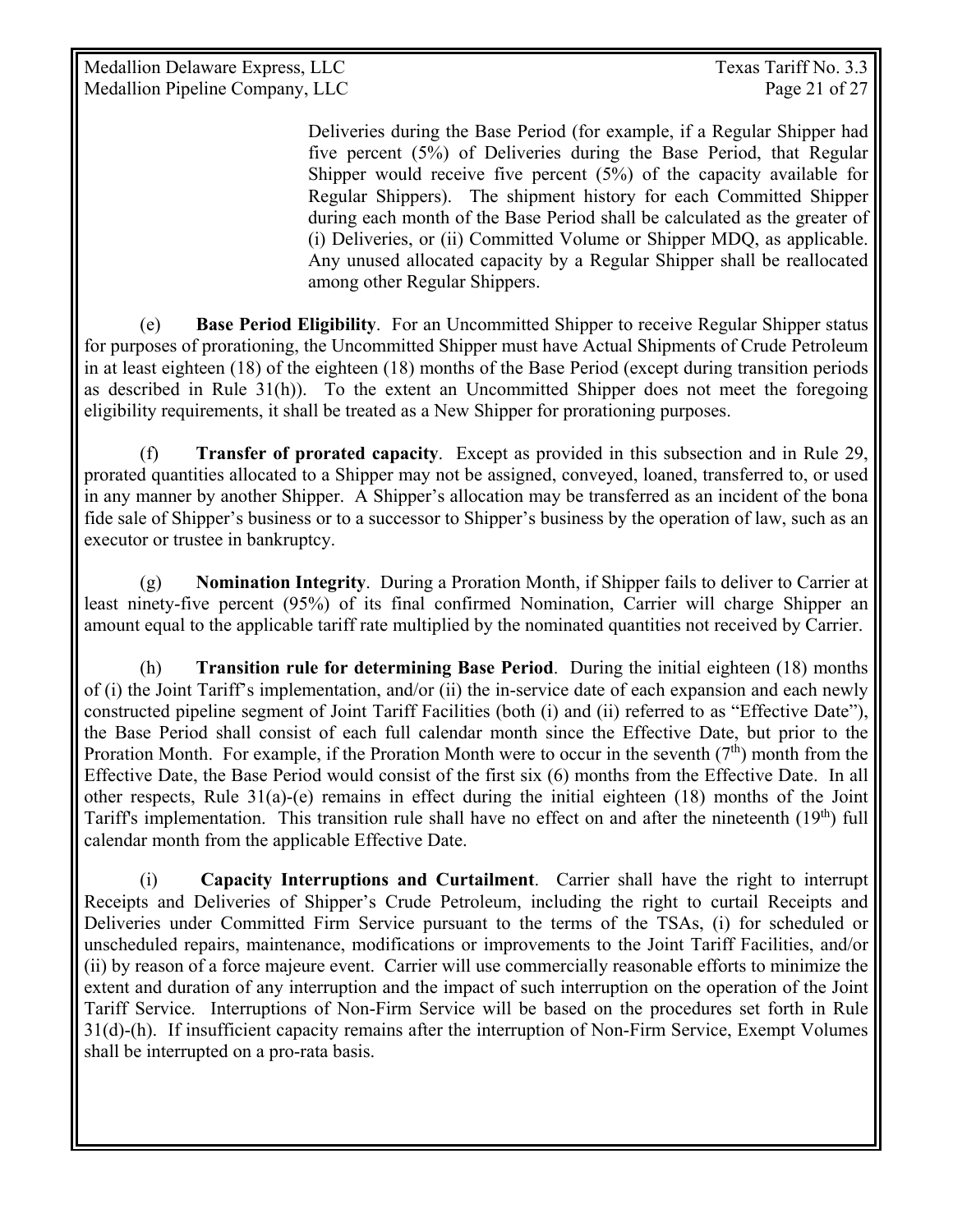# **TRANSPORTATION SERVICES AND RELATED REQUIREMENTS**

#### **RULE 32 – ORIGIN AND DESTINATION POINT FACILITIES REQUIRED**

Carrier only provides working tankage that is incidental and necessary to the transportation of Crude Petroleum, but does not provide or offer storage service, whether in transit or at Origin Points or Destination Points. Nominations for the transportation of Crude Petroleum will be accepted only when Shipper has provided, or arranged for access to, equipment and facilities capable of satisfactorily delivering to the Origin Point and receiving at the Destination Point the quantities tendered for transportation. Shipper will deliver to the Origin Point nominated quantities on a ratable basis over the course of a month. Carrier, where operations permit, may waive such ratable delivery requirement in its sole discretion.

No duty to transport shall arise until Shipper furnishes to Carrier documentation sufficient to demonstrate that Shipper has provided, or arranged for access to, the necessary equipment and facilities immediately upstream of the Origin Point and downstream of the Destination Point.

#### **RULE 33** – **IN-TRANSIT STORAGE**

Although Carrier does not provide or offer storage service, certain storage providers offer storage services at the In-Transit Points. Shipper may submit a Nomination, in accordance with Rule 27, requesting that its Crude Petroleum offered for transportation be stopped temporarily at an In-Transit Point(s) for storage, provided that: (i) such Nomination shall list the Origin Point, the In-Transit Point(s), and the ultimate Destination Point; (ii) the In-Transit Point(s) nominated by Shipper shall be along the transportation path between the Origin Point(s) and the ultimate Destination Point; (iii) the storage shall last no more than six (6) months; (iv) Shipper is solely responsible for arranging for storage services at the In-Transit Point(s), including entering into any required storage service agreement(s) with the affected storage provider(s); and (v) Crude Petroleum stopped at the In-Transit Point(s) shall be subject to the rates applicable to the transportation from the Origin Point to the ultimate Destination Point. To the extent practicable and permitted by operating conditions, Carrier may, at its sole discretion, accept such Nomination. Upon intermediate delivery of the Crude Petroleum to the In-Transit Point(s), the custody and possession of the Crude Petroleum shall transfer to Shipper, and Carrier shall not be liable for loss and/or damage to such Crude Petroleum while in storage.

Shipper may submit a Nomination, in accordance with Rule 27, requesting that Crude Petroleum placed in storage at the In-Transit Point(s) be withdrawn and Delivered to the ultimate Destination Point, at no additional charge, provided that: (i) such Nomination shall list the In-Transit Point(s) and the ultimate Destination Point previously listed on Shipper's Nomination to stop Crude Petroleum for in-transit storage; and (ii) Shipper shall make such Nomination for withdrawal and Delivery within six (6) months from the date Crude Petroleum was intermediately delivered at the In-Transit Point(s) for storage. To the extent practicable and permitted by operating conditions, Carrier may, at its sole discretion, accept such Nomination. Upon withdrawal of the Crude Petroleum from the In-Transit Point(s), the custody and possession of the Crude Petroleum shall transfer to Carrier.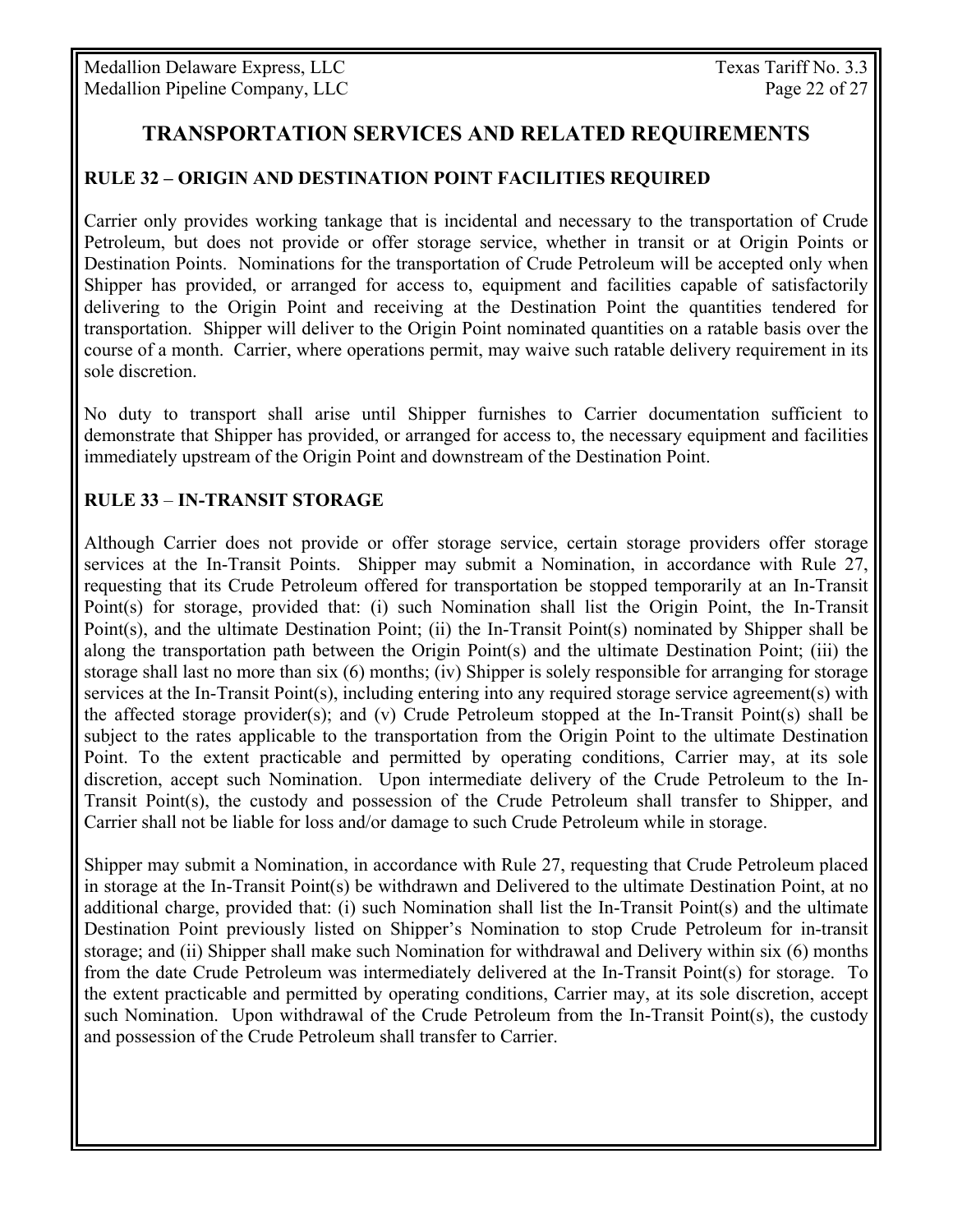Medallion Delaware Express, LLC Texas Tariff No. 3.3 Medallion Pipeline Company, LLC Page 23 of 27

#### **RULE 34** *–* **PIPEAGE OR OTHER CONTRACTS**

Separate pipeage and other contracts may be required of a Shipper before any duty of transportation by Carrier shall arise. A pipeage contract may include additional charges for reimbursement for facilities necessary to Receive **[N]** and/or Deliver Shipper's shipments.

#### **RULE 35 – LINE FILL AND WORKING STOCK REQUIREMENT**

Carrier will require each Shipper to supply a pro rata share of Crude Petroleum necessary for pipeline line fill and working stock (including tank bottoms) for efficient operation of the Joint Tariff Facilities prior to Delivery. For the first three (3) months commencing on the Effective Date, each Shipper's initial line fill obligation will be based on the higher of (i) Shipper's Nominations or (ii) Shipper's Committed Volume or Shipper MDQ, in proportion to the aggregate Nominations and aggregate Committed Volumes and/or Shipper MDQs. For Acreage Dedication Shippers, both the initial and subsequent line fill obligations will be based upon the line fill necessary to deliver the Shipper MDQ to the Colorado City Hub Destination Point, as defined in the Rates Tariff. Line fill requirements will be adjusted every three (3) months based on Actual Shipments, and New Shippers shall be assigned line fill requirements based on their Nominations. After any such adjustments, if the pro rata share of Crude Petroleum to be provided by a Shipper changes as a result of such reallocation, Shipper shall be required to provide within thirty (30) days at Shipper's Origin Point any increase in its line fill obligation or Carrier shall be required to redeliver any reduction in Shipper's line fill obligation within thirty (30) days to Shipper's Destination Point.

Except for the periodic adjustments in line fill requirements provided for above, Crude Petroleum provided by a Shipper for this purpose may be withdrawn from the pipeline only after shipments have ceased and if written notice to discontinue shipments through the Joint Tariff Facilities is received on or before the fifteenth  $(15<sup>th</sup>)$  day of the month preceding the last calendar month in which Shipper intends to ship. Such withdrawal shall be made by Carrier over a reasonable period, not to exceed twelve (12) months after such notice to discontinue shipments is received.

#### **RULE 36 – DELIVERY AND DEMURRAGE**

After any shipment has arrived at the Destination Point, Carrier may begin Delivery at its current rate of pumping. Since Carrier does not own or operate storage or tankage facilities for Shipper storage purposes, it is essential that Shipper or its Consignee promptly accept any shipment offered for Delivery. A demurrage charge of \$0.01 per Barrel shall accrue for each day on which any part of said shipment offered for Delivery is not promptly taken by Shipper or its Consignee.

In the event that Shipper or its Consignee fail to promptly accept any shipment offered for Delivery or any portion thereof, then Carrier shall also have the right to divert, reconsign, or make whatever arrangements for disposition of the subject Crude Petroleum that it deems appropriate to clear its pipeline facilities, including the right to sell the subject Crude Petroleum at private or public sale. Carrier may be a purchaser at any such sale. From the proceeds of any such sale, Carrier may pay itself all transportation and other charges and expenses in caring for and maintaining the subject Crude Petroleum and the costs of sale, and the balance shall be held for whomsoever may be lawfully entitled thereto.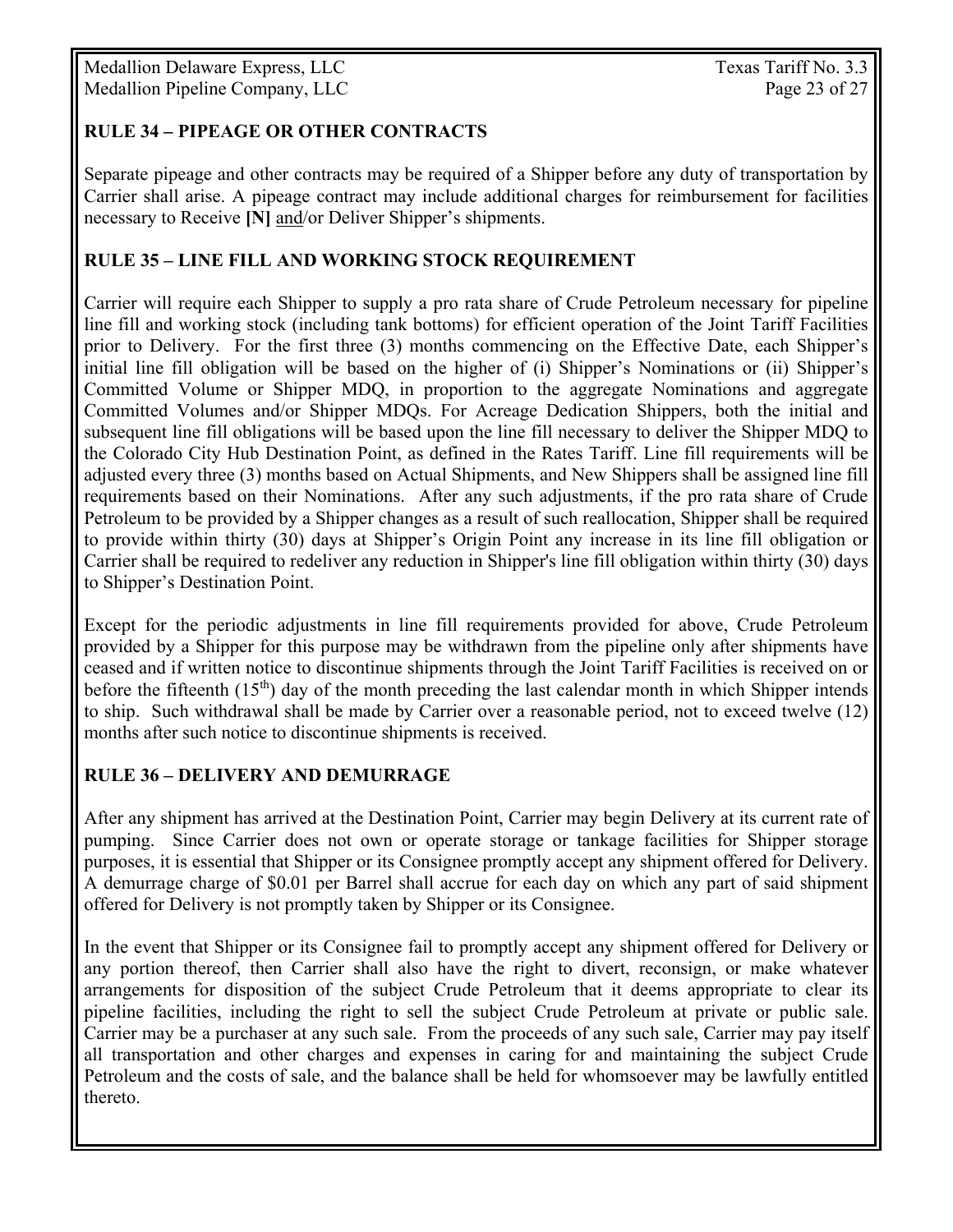Medallion Delaware Express, LLC Texas Tariff No. 3.3 Medallion Pipeline Company, LLC Page 24 of 27

#### **RULE 37 – EVIDENCE OF RECEIPTS AND DELIVERIES**

The Receipt and Delivery shall be evidenced, in each instance, by a statement showing the quantities Received or Delivered as the case may be, temperature, basic sediment, and water, and any other data essential to the determination of quantity.

#### **RULE 38 – RATES APPLICABLE**

Crude Petroleum accepted for transportation shall be subject to the rates in effect on the date of Receipt by Carrier, irrespective of the date of Tender.

#### **RULE 39 – PAYMENT OF TRANSPORTATION AND OTHER CHARGES**

Transportation and all other lawful charges will be collected on the basis of net quantity of Crude Petroleum Received at the Origin Point. Shipper shall be responsible for payment of transportation and all other charges applicable to the shipment, and at the discretion of Carrier, may be required to prepay such charges or furnish guaranty of payment to Carrier. Shipper shall be responsible for the payment of all royalties, overriding royalties, production payments, and other similar amounts due in respect of such Crude Petroleum*.* Administrator shall deliver an invoice to Shipper on or before the tenth (10th) business day of each month setting forth the amount due under the terms of the Joint Tariff and, where applicable, the TSA. Shipper shall pay on or before the later of the twentieth  $(20<sup>th</sup>)$  business day of the month or ten (10) business days following the date of receipt of an invoice from Administrator for the immediately preceding month, if applicable, the amount due as set forth on the invoice, except as disputed in good faith by Shipper, in which event Shipper shall only pay the undisputed portion of such amount in such invoice until such time as the dispute is resolved.

Carrier shall have a lien on all Crude Petroleum in its possession belonging to Shipper to secure the payment of all unpaid charges due by such Shipper, and may withhold such Crude Petroleum from Delivery until all of such unpaid charges shall have been paid. If any charge remains unpaid after the due date specified in Carrier's invoice, then such amount shall bear interest from the day after the date of the invoice until paid, calculated at an annual rate equivalent to one hundred and twenty-five percent (125%) of the prime rate of interest, as of the date of Carrier's invoice, charged by the Citibank N.A. of New York, New York, for ninety (90) day loans made to substantial and responsible commercial borrowers or the maximum rate allowed by law, whichever is the lesser.

If said charges shall remain unpaid five (5) days after the time that may be fixed for Delivery as provided for below or, in the absence of unpaid charges, when there shall be failure to take the Crude Petroleum at the Destination Point as provided in these rules and regulations, Carrier may, by an agent, sell said Crude Petroleum at public auction for cash on any day not a Sunday or legal holiday, and not less than forty-eight (48) hours after publication of notice, in a daily newspaper, of the time and place of such sale and the quantity of Crude Petroleum to be sold. Carrier may be a bidder and purchaser at such sale. Out of the proceeds of said sale, Carrier may pay itself all transportation and any other lawful charges, expense of notice, advertisement, sale, and other necessary expense, and of caring for and maintaining the Crude Petroleum, and the net balance shall be held without interest for whomsoever may be lawfully entitled thereto; if the proceeds of said sale do not cover all expenses incurred by Carrier, Shipper and/or Consignee are liable to Carrier for any deficiency.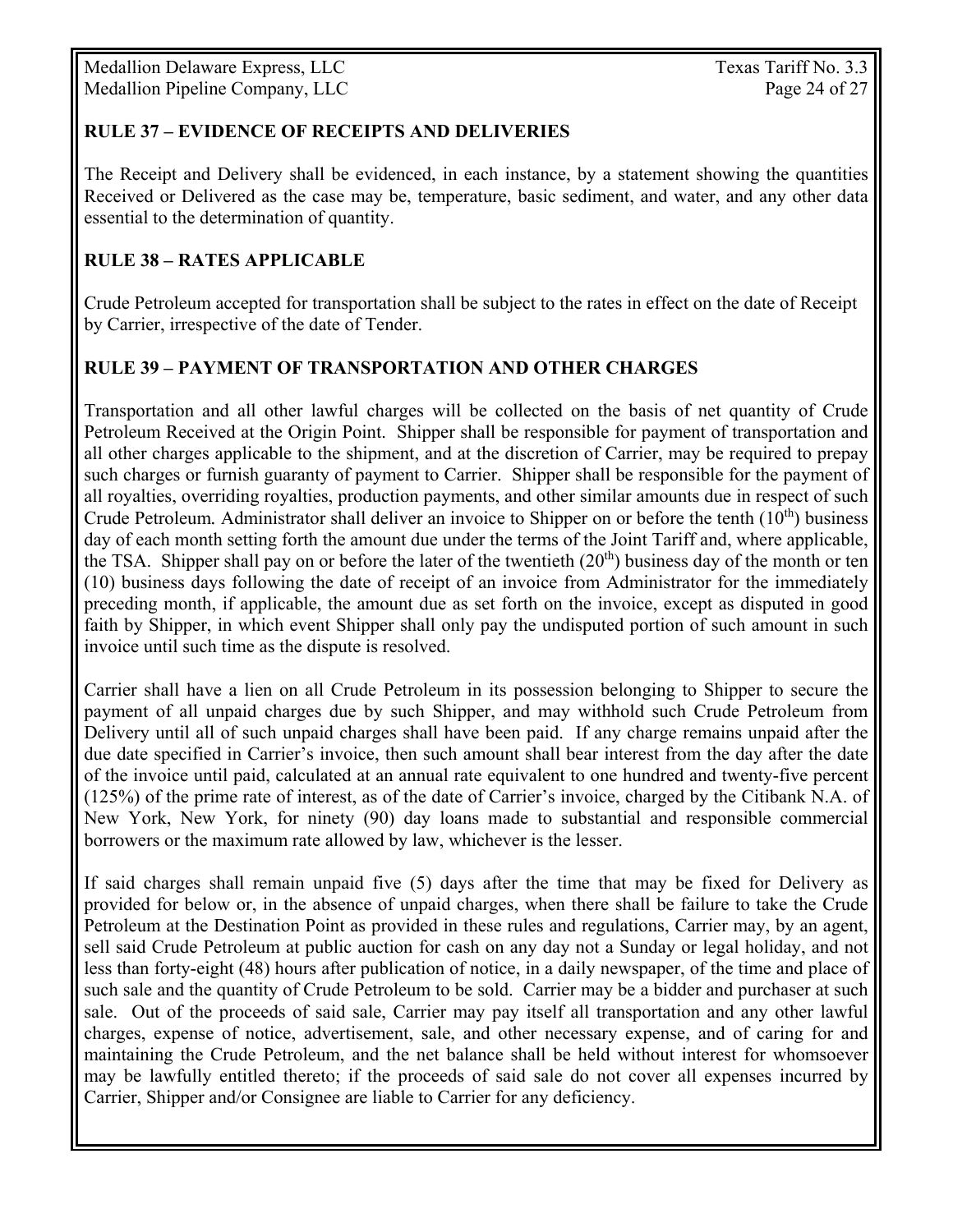Medallion Delaware Express, LLC Texas Tariff No. 3.3 Medallion Pipeline Company, LLC Page 25 of 27

In addition to all other liens, statutory or otherwise, to which Carrier is entitled and unless the following grant is expressly prohibited by the terms of one or more security agreements or credit agreements creating prior, perfected security interests in the hereinafter-defined Collateral, Shipper hereby grants to Carrier a first priority, continuous and continuing security interest in all of the following, whether now or hereafter existing or acquired, as collateral for the prompt and complete payment and performance of Shipper's Obligations (as defined below): (i) all Crude Petroleum accepted by Carrier for transportation, terminalling, or otherwise while in the possession of Carrier; (ii) all other property of Shipper now in the possession of and at any time and from time to time hereafter delivered to Carrier or its agents but only while in the possession of Carrier; and (iii) all of Shipper's pre-payments, deposits, balances, and credits with, and any of its claims against, Carrier, at any time existing. The property described or referred to in subsections (i) through (iii) above is collectively referred to as the "Collateral". This grant secures the following (collectively, the "Obligations"): (i) all antecedent, current and future transportation, terminalling, special, ancillary and other lawful charges arising under or related to this Tariff or the contracts entered into in connection with this Tariff; (ii) the repayment of any amounts that Carrier may advance or spend for the maintenance, storage or preservation of the Collateral; (iii) all amounts owed under any modifications, renewals or extensions of any of the foregoing obligations; and (iv) all other amounts now or in the future owed by Shipper to Carrier, whether or not of the same kind or class as the other obligations owed by Shipper to Carrier. Shipper authorizes Carrier to file such financing statements or other documents necessary to perfect and maintain the security interest herein granted.

#### **RULE 40 – CHARGES FOR SPILL COMPENSATION ACTS AND REGULATIONS**

In addition to the transportation charges and all other charges accruing on Crude Petroleum accepted for transportation, a per Barrel charge will be assessed and collected in the amount of any tax, fee, or other charge levied against Carrier in connection with such a commodity, pursuant to any Federal, State or local act or regulation which levies a tax, fee or other charge on the Receipt, Delivery, transfer or transportation of such commodities within their jurisdiction for the purpose of creating a fund for the prevention, containment, cleanup and/or removal of spills and/or the reimbursement of persons sustaining loss therefrom. If such a tax, fee, or other charge is levied against Carrier, Carrier shall file with the RRC to place into effect a per Barrel rate to recover such tax, fee, or other charge. Carrier shall be under no obligation to contest or protest on behalf of Shipper or its Consignee the legality of such tax, fee, levy or other charges.

# **LIABILITY AND CLAIMS**

## **RULE 41 – DUTY OF CARRIER**

Carrier shall transport and Deliver the quantity of Crude Petroleum accepted for transportation (less the appropriate deductions), with reasonable diligence, considering the quantity of Crude Petroleum, the distance of transportation, the safety of operation, and other material factors.

## **RULE 42 – LIABILITY OF CARRIER**

 (a) Except where caused by the gross negligence of Carrier and/or Administrator, Carrier and Administrator shall not be liable or responsible to any party for any delay, damage **[N]** , or loss, whether to property or person, including fines or penalties, resulting from any cause while Carrier is in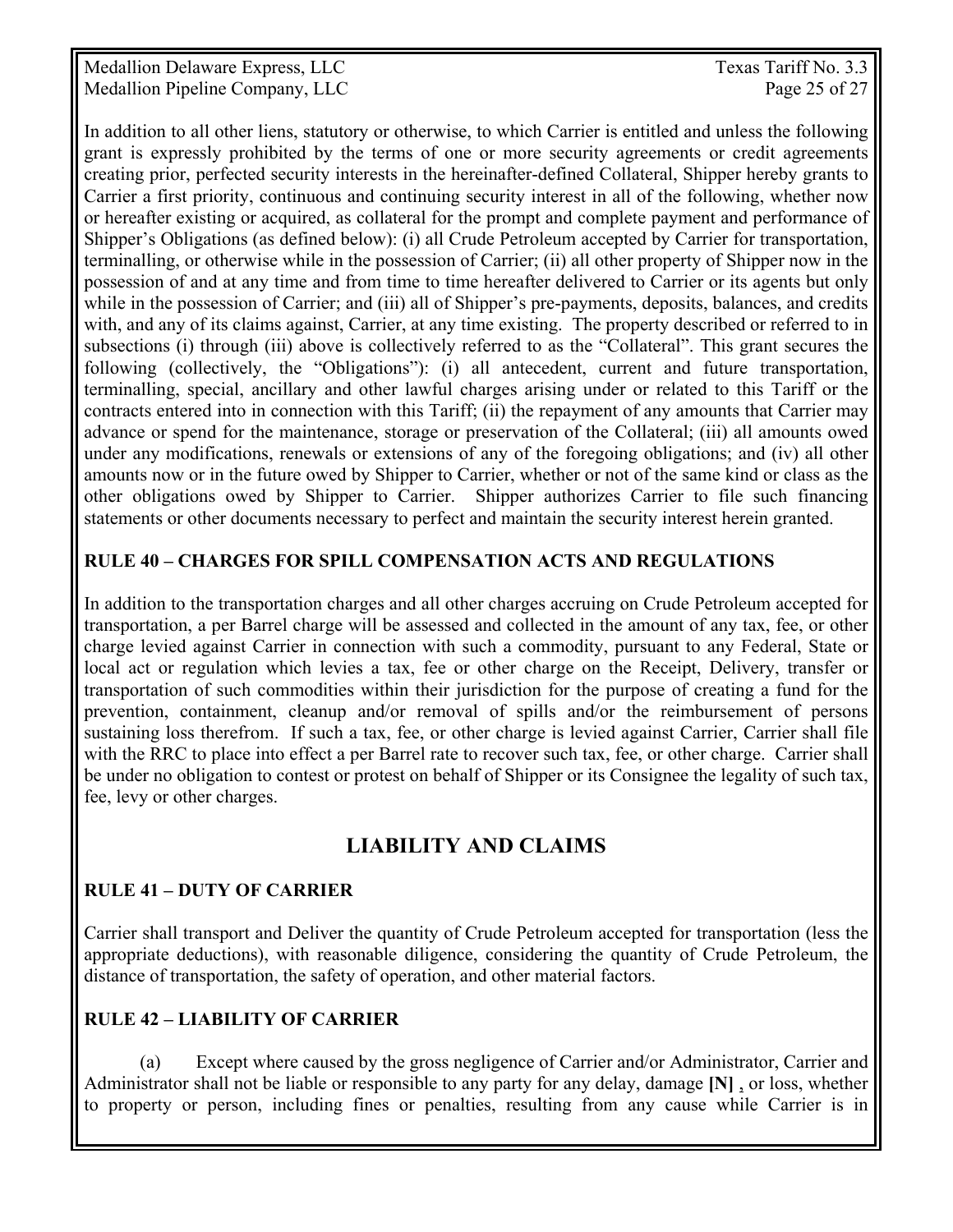possession or control of such Shipper's Crude Petroleum, including the breakdown of the Joint Tariff Facilities.

 (b) If damage or loss to Crude Petroleum results from any cause other than the gross negligence of Carrier while Carrier is in possession or control of such Crude Petroleum, then Carrier may apportion the cost of such damage or loss on a pro rata basis among all Shippers. Each Shipper's share of such cost shall be determined by Carrier based on the proportion of the quantity of Shipper's Crude Petroleum in the possession of Carrier on the date of such loss to the total quantity of Crude Petroleum in the possession of Carrier on the date of such loss. Carrier shall be obligated to deliver only that portion of the Crude Petroleum remaining after such deduction.

 (c) NOTWITHSTANDING ANYTHING TO THE CONTRARY IN THIS TARIFF AND EXCEPT AS OTHERWISE PROVIDED IN A TSA BETWEEN CARRIER AND SHIPPER, IN NO EVENT SHALL CARRIER BE LIABLE OR RESPONSIBLE TO ANY SHIPPER, ITS AFFILIATES, SUCCESSORS IN INTEREST, BENEFICIARIES OR ASSIGNEES, FOR ANY CONSEQUENTIAL, INCIDENTAL, INDIRECT, SPECIAL, OR PUNITIVE DAMAGES, OR FOR LOSS OF PROFITS OR REVENUES, THAT ARISE IN RELATION TO THE TRANSPORTATION OF CRUDE PETROLEUM UNDER THIS TARIFF, REGARDLESS OF WHETHER SUCH CLAIM ARISES UNDER OR RESULTS FROM CONTRACT, TORT, OR STRICT LIABILITY.

## **RULE 43 – LIABILITY OF SHIPPER**

Except as otherwise provided in a TSA between Carrier and Shipper, to the fullest extent permitted by applicable law, Shipper shall indemnify, defend, and hold Carrier harmless from any and all personal injuries, property damage (including full or partial loss of use of property), damages, claims, suits, costs and recoveries, fines, penalties and expenses (including reasonable attorneys' fees and expenses) of any kind or character arising from, or related to, negligent or willful acts, breaches of warranties and representations, or omissions on the part of Shipper or its Consignee, its officers, employees, agents, or contractors with respect to any Crude Petroleum tendered by Shipper and transported by Carrier pursuant to this Tariff. In the event of any suit or action brought against Carrier for any of the foregoing, Shipper shall appear and defend against any such suit or action and pay any judgment that may be obtained against Carrier. Where personal injury, death, or physical loss of or physical damage to property is the result of the joint negligence or misconduct of both Carrier and Shipper, both parties shall indemnify each other in proportion to their respective share of such joint negligence or misconduct.

#### **RULE 44 – CLAIMS, TIME FOR FILING**

Claims for any delay, damage to, or loss of Crude Petroleum ("Claims") must be made in writing to Carrier within nine (9) months after Delivery or, in the case of failure to make Delivery, then within nine (9) months after a reasonable time for Delivery has elapsed. Suits shall be instituted against Carrier only within two (2) years and one (1) day from the date when notice in writing is given by Carrier to the claimant that Carrier has disallowed the Claim or any part or parts thereof specified in the notice. The exclusive venue for any suit, action, or proceeding brought in connection with a Claim or arising out of the Joint Tariff Service provided by Carrier shall be in Dallas County, Texas. The foregoing provisions shall be conditions precedent to any suit. Where Claims are not filed or suits are not instituted in accordance with the foregoing provisions, Carrier shall not be liable and such Claims shall not be paid.